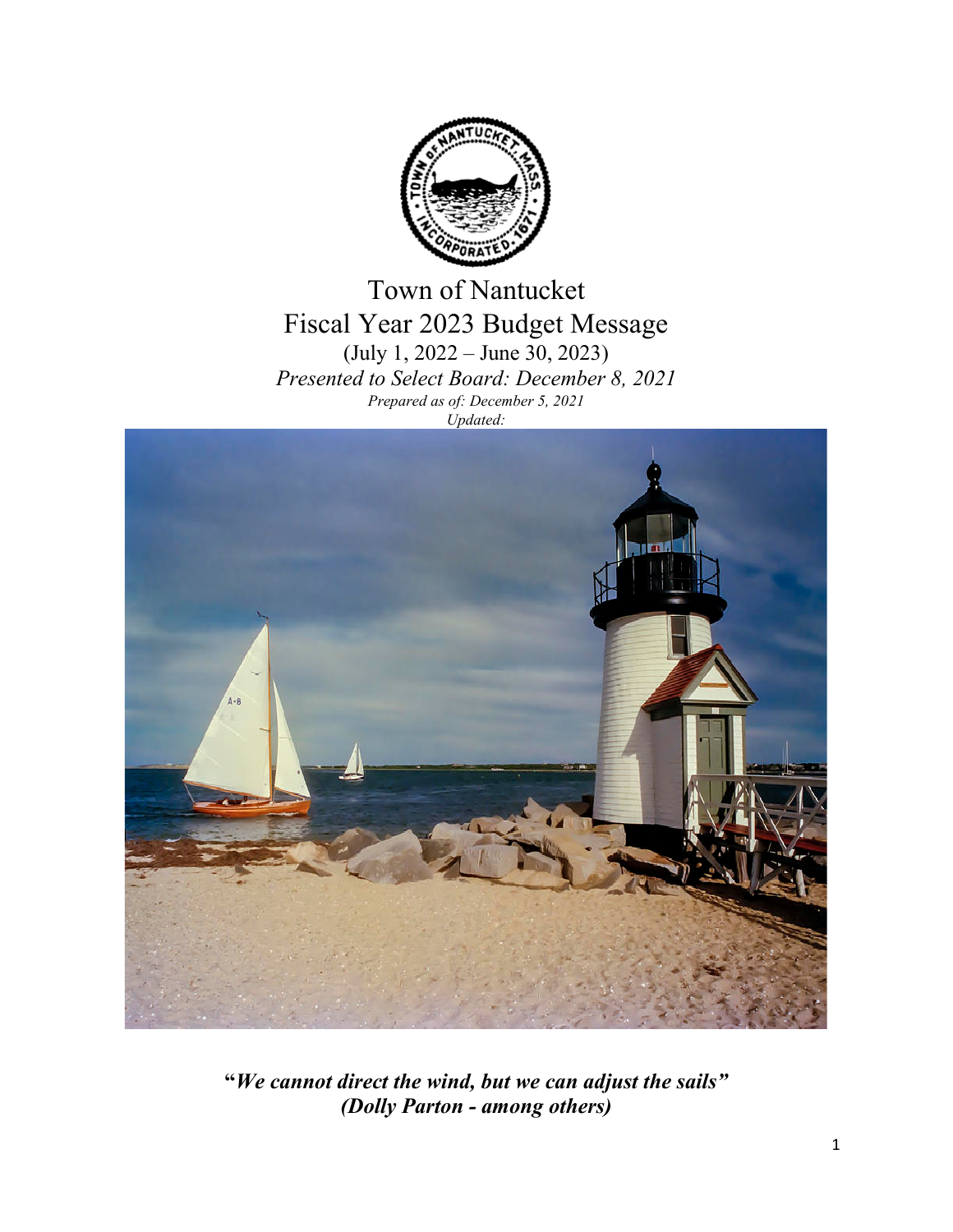## **TABLE OF CONTENTS**

|     |                                                                                          | page 3  |
|-----|------------------------------------------------------------------------------------------|---------|
| II. | A. Projected FY 2023 General Fund Revenues<br>B. Projected FY 2023 General Fund Expenses | page 9  |
|     | III. FY 2023 Town Administration General Fund Budget                                     | page 11 |
|     |                                                                                          | page 21 |
| V.  |                                                                                          | page 25 |

## **APPENDICES**

- A. Enterprise Funds Subsidies and Retained Earnings
	- a. Our Island Home
	- b. Solid Waste
- B. FY 2022 Cherry Sheet and FY 2022 NRTA Letter
- C. Strategic Plan Summary (Adopted October 24, 2018, updated September 11, 2019 and pending November 2020)
- D. Moody's Credit Rating Opinion
- E. Unused Levy Capacity and Free Cash
- F. Stabilization and Reserve Funds
- G. Town of Nantucket Financial Reserves Policy
- H. Capital Improvement Plan
- I. New Growth and Local Receipts History
- J. Other Postemployment Benefits (OPEB) Trust Fund
- K. Price Waterhouse Cooper article, June 2021
- L. Articles a. Nantucket Real Estate Market Insights by Fisher Real Estate b. State of the Economy
- M. FY 2023 General Fund Revenue Breakdown
- N. General Fund Debt Service Schedule
- O. FY 2023 General Fund Expenditure Breakdown
- P. FY 2023 Expense Increase Requests
- Q. List of Collective Bargaining Agreements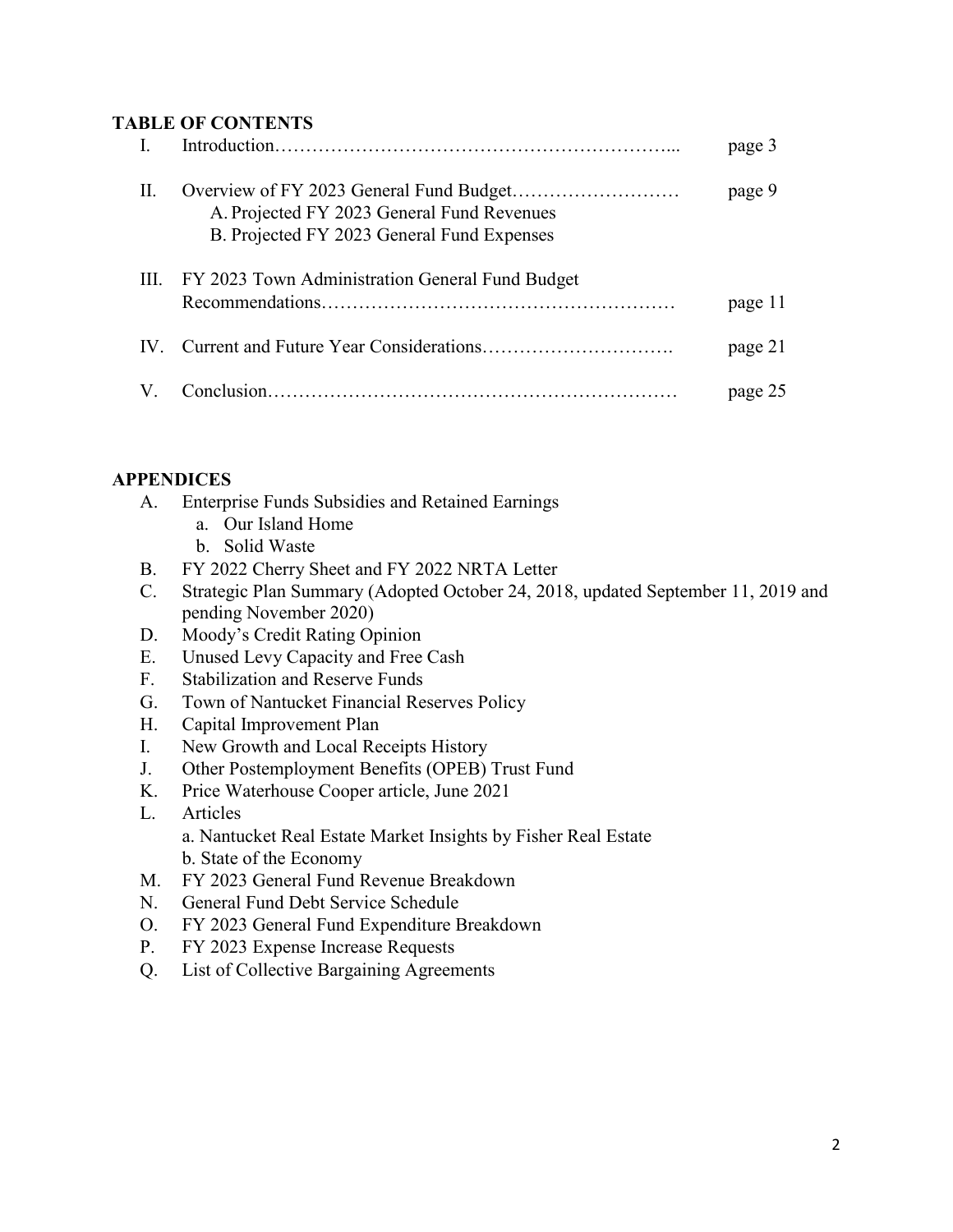## *I. Introduction*

Challenges. Continuity. Caution. These three "C's" continued to be the basis of our budget recommendations for FY 2022. COVID, staffing shortages, PFAS and more are all challenging the Town in different ways going into FY 2023. Each in their own way has created continuityof-service issues for the Town and, more generally, created economic uncertainty across the globe. Our approach to the FY 2022 budget reflected a cautious optimism as we worked our way through backlogs of projects and service requests. While financial indicators remain mostly positive, we acknowledge the fragility of markets, supply chains and consumer confidence in our everyday planning

The three "C's" referenced above remain valid for the development of our FY 2023 budget. We are cautious going into FY 2023, we may have continuing challenges with COVID, the ongoing situation with PFAS (see below under Section IV) and we are working hard to maintain continuity in government operations within the Town's projected revenue. We are also managing the continuing challenges with supply chains and scarcity of labor resources. The local and national economic outlook seems strong, but this is not a given despite the Island's real estate market and associated activities (building permits, sewer permits) at record high levels. The Registry of Deeds collected the largest amount of receipts of Excise Tax ever in October 2020. As of this writing, the total Deeds Excise Tax received for FY 2022 so far is \$600,000 below the same period (July through November) last year. Room occupancy tax revenue for the first quarter of FY 2022 is in line with budget projections, however, we have not yet had what we could call a "normal" year of that revenue since its inception in 2019. These reasons are why we are retaining the three "C's" in our budget message for FY 2023.

## **Challenges.**

## *Our Island Home (OIH)*

As we have been mentioning in recent annual budget messages, the Town's municipallyoperated nursing home (the only municipally-operated skilled nursing facility in Massachusetts), does not generate enough revenue to fully fund its operations. There are a variety of reasons for this including the relatively small number of beds (licensed for 45), collective bargaining agreements, regulatory requirements, condition – as nursing homes go, it is an institutional model facility and as it ages it requires more and more maintenance and repairs. Federal and State reimbursements do not cover the daily cost of care for a resident – reimbursement rates vary depending on what level of care they are receiving *(see chart below this paragraph).* COVID exacerbated Our Island Home's challenges with new and expanded regulations to protect the vulnerable populations in nursing facilities, which come at a high cost. This includes regular testing of staff and Residents, additional screening procedures, heightened infection control procedures and more extensive use of personal protective equipment and other medical supplies. The State Executive Office of Health and Human Services conducts regular COVID audits of nursing facilities in additional to the annual survey conducted by the Department of Public Health on facility compliance with regulations and Life Safety codes.

At the June 15, 2021 Annual Town Election, following an affirmative vote at the 2021 Annual Town Meeting on June 5, 2021, voters approved an operating override to cover the revenue shortfall at Our Island Home. Currently, for FY 2023, the OIH subsidy from the General Fund is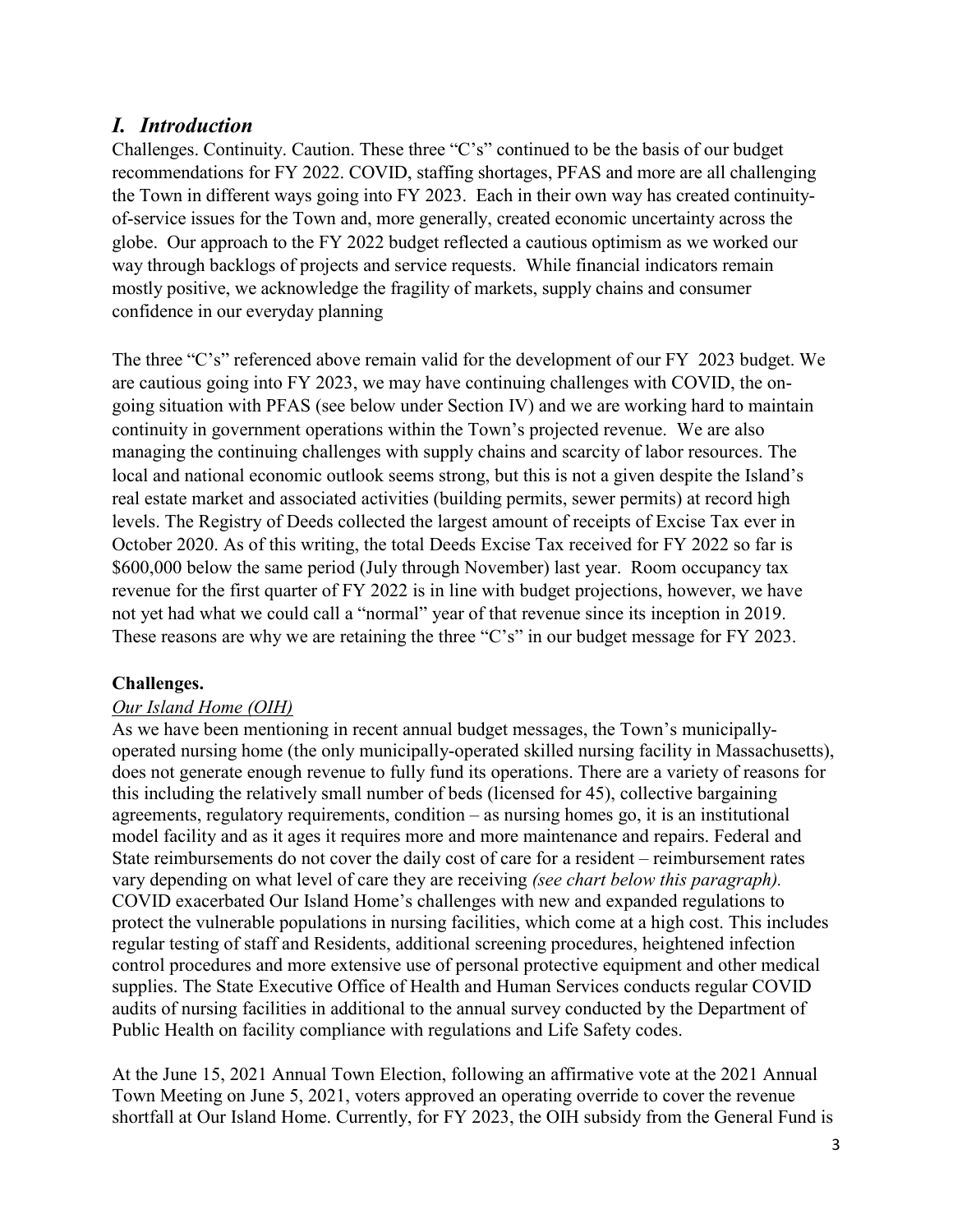\$5,125,000. The approval of a permanent increase in dedicated revenue for the OIH operation will help stabilize funding for the facility, with Retained Earnings being uncertain and the annual Certified Public Expenditure (CPE) from the State not a guaranteed source. The CPE was developed from State legislation effective August 31, 2009 for nursing home facilities that are municipally owned and use public expenditures for providing Medicaid (also known as Mass Health) services to residents to offset the cost of those expenditures for each calendar year.

Efforts are underway to request funding at the 2022 Annual Town Meeting for design of a new Our Island Home facility at the Sherburne Commons site that resembles a more modern small house (home-like) model of care and moves away from the current institutional model. Related, the Town will also seek funding for a feasibility study of the current East Creek Road site to evaluate renovation vs building a new Senior Center there. There are no plans to dispose of the current Our Island Home property on East Creek Road.

| Primary Pay | <b>Current Census</b> | Average Payment   | Cost Per Resident | Difference in    | Current loss per day |
|-------------|-----------------------|-------------------|-------------------|------------------|----------------------|
|             | (as of                | Rate Per Resident | Per Day (based on | Payment vs. Cost | based on Resident    |
| Source      | 11/29/2021)           | Per Day           | 2020 Cost Report) | per day          | census               |
| Medicaid/   |                       |                   |                   |                  |                      |
| MassHealth  | 23                    | \$212.51          | \$542.61          | \$ (330.10)      | \$ (7592.30)         |
| Medicaid    |                       |                   |                   |                  |                      |
| Pending     |                       | \$145.13          | \$542.61          | $$$ (397.48)     | $$$ (397.48)         |
| Medicare A  | 0                     | \$0.00            | \$542.61          | \$0.00           | \$0.00               |
|             |                       |                   |                   |                  |                      |
|             |                       |                   |                   |                  |                      |
| Private     | 9                     | \$560.00          | \$542.61          | \$17.39          | \$156.51             |

#### Our Island Home Reimbursement Information:

\*Medicare payments are now on a new Patient Driven Payment Model (PDPM) that is compiled of five main payment adjustment factors. The PDPM Medicare Reimbursement rate is therefore an estimate as actual daily rate varies throughout the potential 100-day eligibility period.

#### *Solid Waste*

The Waste Services Agreement (WSA) with our landfill operator, Waste Options, expires in 2025. For about two years, we have been working internally on various scenarios, options and cost projections for consideration as to moving forward when the contract expires. We issued a "Request for Expressions of Interest" (RFEI) in early 2021 to inform the Town's process for deciding how to manage its solid waste after the WSA expires and to ascertain the level of interest from vendors in providing services for all or part of the Town 's solid waste operation. Since then, we have been undertaking analysis of the following questions:

1. What goals, programs and/or incentives should the Town adopt to reduce the amount of waste requiring management? To maximize the benefits of waste re-use and recycling programs?

2. Should waste composting operations continue after 2025? What are the feasible alternatives for managing all or part of the solid waste stream (pyrolysis, combustion, shipping off the island) and how do they compare to the existing and projected composting operation?

3. If the Town continues with the composting operation, should the Town buy/own the Composter? Should the Town own/operate or lease the Transfer Station?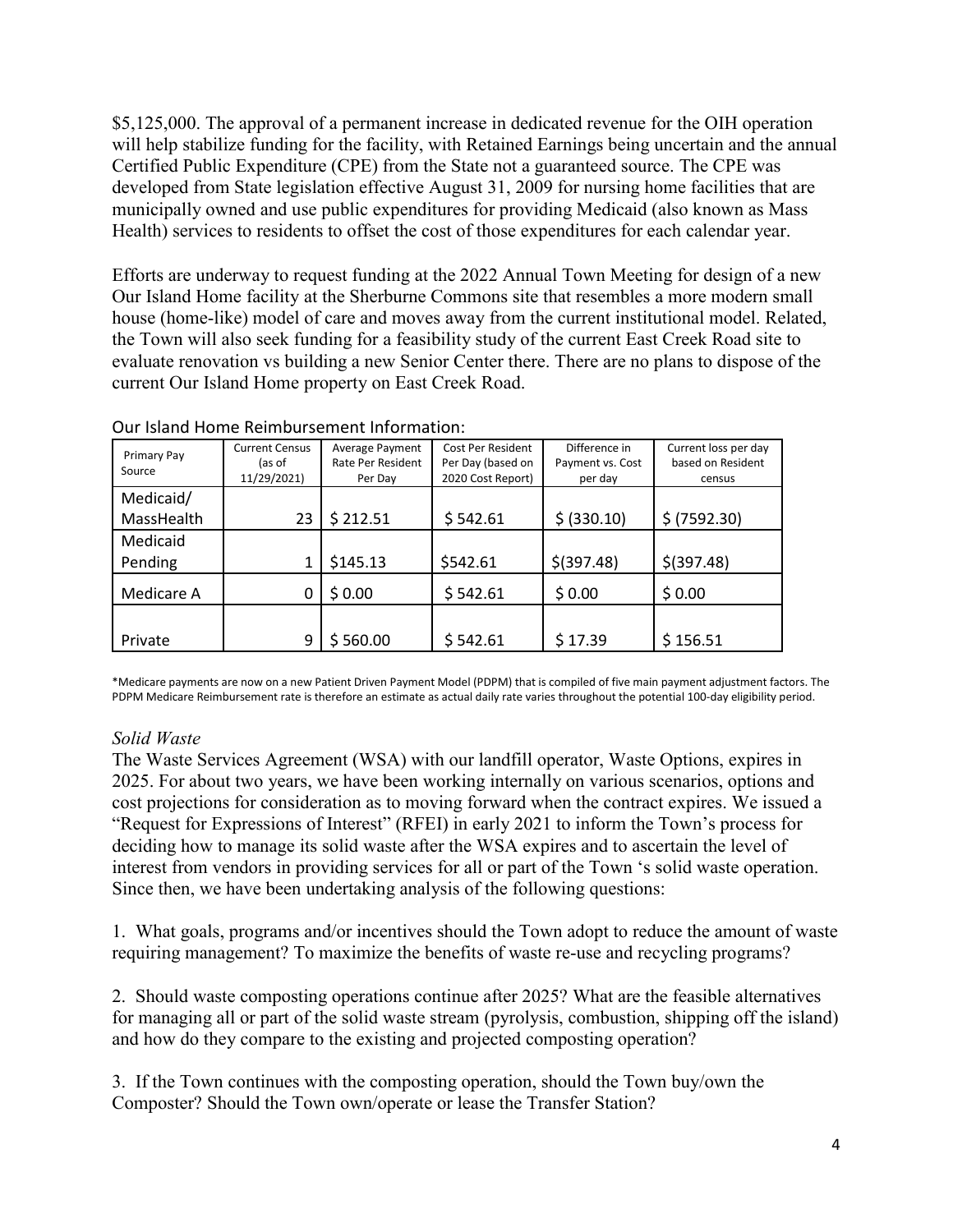4. Are there multiple capable private vendors willing to compete for the opportunity to operate one or more components of the Town's solid waste management facilities? What is the best approach to procure long-term business arrangements favorable to the Town?

5. How might the solid waste operation at Madaket Road be affected by sea level rise and climate change impact projections? What measures might be required to account for coastal resilience?

We are planning quarterly workshops with the Select Board to share and review information we have gathered and to seek policy input on these and related questions.

Enterprise Funds are intended to fund themselves through user fees; however, in the Town of Nantucket, in addition to Our Island Home, the Solid Waste Enterprise Fund (SWEF) does not fund itself entirely through user fees. It is supplemented by two prior year permanent overrides and due to rising costs, current and expected upcoming regulatory requirements, emerging issues (such as PFAS), the need to implement programs designed to reduce our waste volume, increased staffing needed to adequately operate the Take-or-Leave-it (TIOLI) facility and a growing clear need for improved Town oversight of solid waste management – we will most likely be recommending an additional override to fund this operation in FY 2024.

## *Coastal Resiliency*

At the forefront of the Select Board's Strategic Plan is Sustainability. Within the Sustainability Focus Area, are goals relating to Coastal Resiliency. The Town has a portfolio of projects within the Hazard Mitigation Plan and Coastal Resilience Plan that seek to protect the Island from climate change impacts. The scope and cost of these plans are likely to present serious challenges to the Island's taxpayers. While some financial grants are likely, they will not significantly offset the costs to protect Nantucket from the impacts of climate change and sealevel rise. As of the preparation of this Budget Message, the Coastal Resilience Plan is being reviewed by the Select Board. Subsequent actions will include determining the optimal phasing, funding and implementation of the various projects.

## *Strategic Plan Initiatives*

Due to COVID-related issues and staffing difficulties, the Select Board did not hold a specific retreat in 2021 to update its Strategic Plan, rather, it undertook a comprehensive review of the status of implementation of the Plan in October 2021. The current plan (Summary found in Appendix C) contains several initiatives that continue to require funding. The challenge is not only to fund new initiatives while maintaining adequate funding for existing operations, but to have sufficient staffing in place to oversee and implement the goals and initiatives contained in the Plan. One of the major challenges with recruiting and retaining qualified staff is housing. We have an internal staff work group focused on ways to improve recruitment and retention as well as how, where and when to provide a certain amount of housing for town employees. We are seeking capital funding in FY 2023 for town employee housing and will most likely need to seek additional funds in subsequent years. This will be an on-going challenge. We are considering the potential for remote work conditions for certain positions.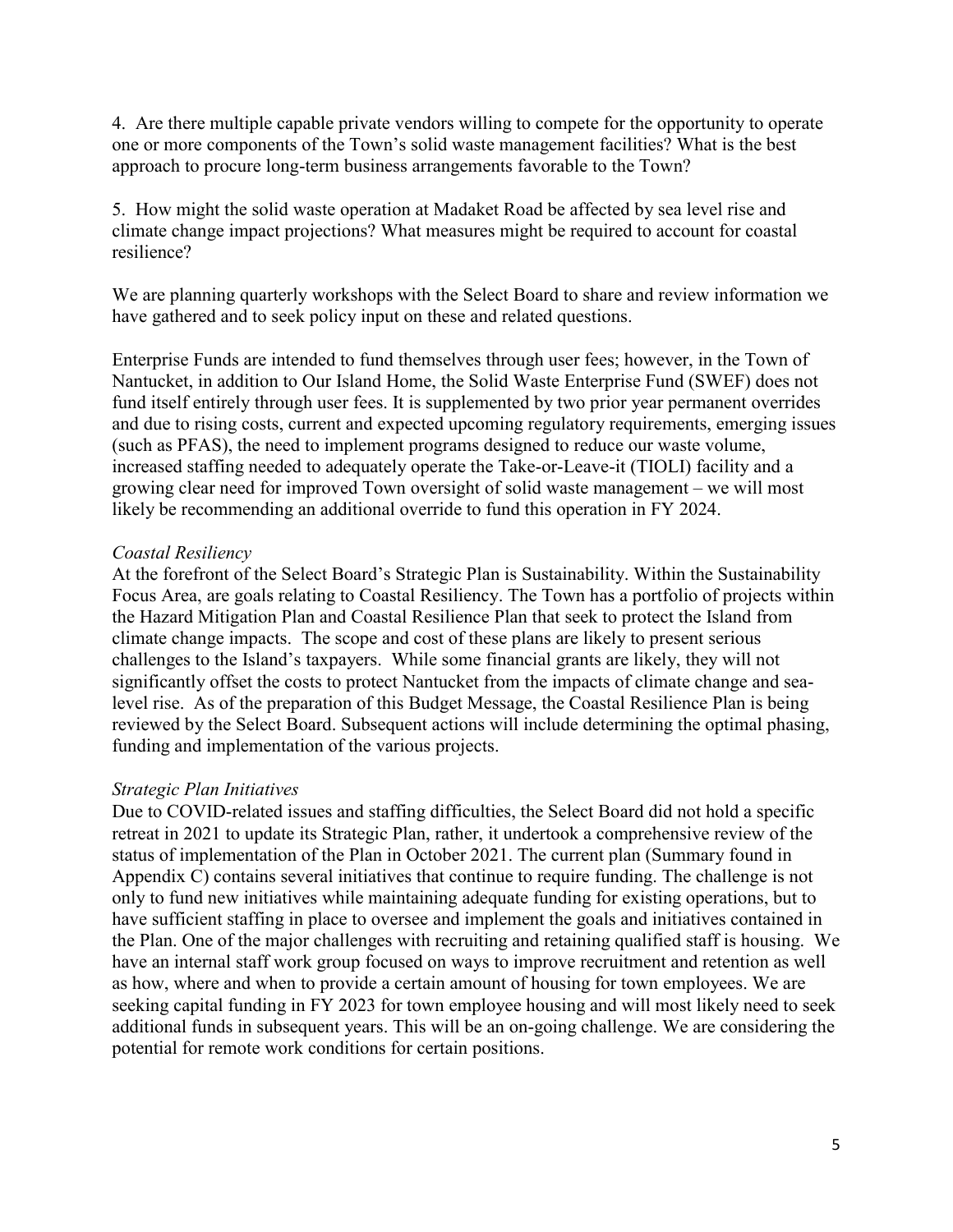#### **Continuity and Financial Strengths.**

- The Town's bond rating was maintained at the Aaa level by Moody's Investor Services in October of 2021 (Appendix D) with a Stable Outlook. The Town continues to have a rating of Aa+ from S&P Global. The Aaa rating is Moody's highest rating for a municipality and Nantucket is one of 15 (out of 351) cities and towns in Massachusetts to achieve this rating. A benefit of these high ratings includes the opportunity to borrow at lower interest rates.
- Free Cash for use in FY 2022 and FY 2023 is pending certification by the state Department of Revenue as of December 1, 2021. Full certification is expected in late December 2021 or early January 2022. This amount is expected to exceed budget projections due to a better operating result than FY 2021. Pursuant to Town policy and best management practices, Free Cash is used for non-recurring items such as capital projects or items or other one-time expenses. See Appendix E for a five-year history of certified Free Cash.
- $\blacksquare$  The Stabilization Fund remains strong with a current balance of \$5,770,018.01 (Appendix F). A best management practice is to have reserves that are 10% of the budget. Using an approximate budget of \$121,000,000, the Stabilization Fund balance is approximately 4.76% of the budget. When we account for the pending Certified Free Cash (undesignated reserves), we expect the reserve amount to exceed the best management practice guideline as per the Town of Nantucket Financial Reserves Policy (Appendix G).
- The Town maintains a balance of \$1,302,038.15 in the Capital Projects Reserve Fund. The current balance represents 1.13% of expenditures. A best management practice is to have reserves that are 10% of the budget.
- Short-term and long-term capital project planning continues. In the fall of 2017, the Capital Program Committee, working with Town Administration began to develop a more robust review process, involving a standardized ranking system that allows for a consistent approach to prioritizing capital projects in a systematic manner, and provides additional transparency as well accommodates anomalies or unusual circumstances. Software was developed for the Town to more efficiently review and process capital requests for all stakeholders involved in the capital planning process. The process continues for FY 2023 capital planning. The Capital Improvement Plan (CIP) is updated annually (Appendix H).
- Increased focus on Town infrastructure continues to be a Select Board priority. Work to compile a comprehensive list of all town-owned facilities, along with condition assessments, current maintenance needs, and a maintenance schedule continues. The FY 2023 Capital Project and General Fund recommendations will continue the focus on infrastructure maintenance and improvement.
- Local receipts, including meals excise tax and room occupancy tax revenues remain stable after a strong growth period in the aftermath of the Financial Crisis of 2007-2008. New growth may be showing signs of slowing. In FY 2022, new growth was certified at \$1,112,224 - a \$347,685 decrease from FY 2021 (31% reduction). The decrease is attributed to a slowdown in construction activity due to the COVID pandemic. In January of 2019, the state enacted new legislation that expanded the hotel/motel room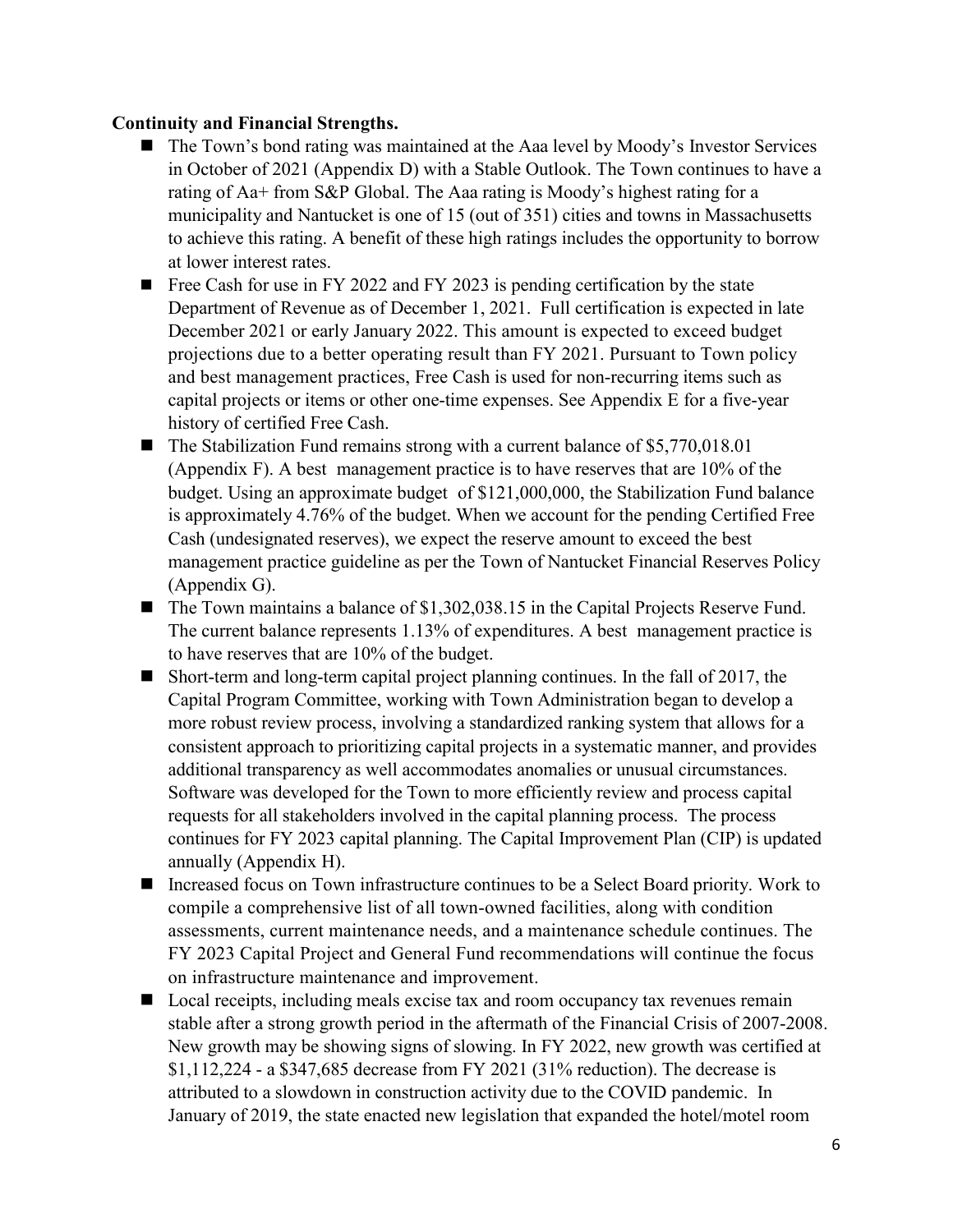occupancy tax to cover certain short-term rentals. Link: https://www.nantucketma.gov/1327/Short-Term-Rentals. Collections for the first quarter of FY 2022 remain strong. The Select Board has discussed reserving some amount for specific purposes, include affordable housing, human services, infrastructure improvements/maintenance. It would be prudent to have a better picture of how much additional revenue we may be realizing from this expanded tax before commitments for its use are made. Room occupancy tax revenue for the period of June 2021 through September 2021 was as anticipated.

- The Town has maintained its commitment to funding the OPEB Trust Fund (Other Post-Employment Benefits) with annual contributions of \$500,000 since 2015, therefore lowering its net liability. The current balance of the OPEB Trust Fund is \$4,248,650 (Appendix J).
- The Town continues to make its annual required contribution to the Barnstable County Retirement System. When compared to the rest of the Commonwealth's municipalities, Nantucket remains in the top half in terms of retirement funding levels.
- The COVID-19 pandemic has slowed the utilization of healthcare across the country and Nantucket. While we are currently seeing lower rates of utilization in FY 2022, it is expected to increase in FY 2023 as some care needs deferred during the pandemic return. The Town continues to work with its health insurance consultant and continues to monitor the utilization and to explore ways to mitigate the risk and reduce the overall cost of the insurance. (See Appendix K, Price Waterhouse Cooper (PWC) article June 2021).
- For the seventh consecutive year, the Town was awarded the Government Finance Officers Association (GFOA) Certificate of Achievement for Excellence in Financial Reporting for the Town's Fiscal Year 2020 Comprehensive Annual Finance Report (CAFR), https://nantucket-ma.gov/ArchiveCenter/ViewFile/Item/400. Our Fiscal Year 2021 CAFR is in the process of being submitted to GFOA.

## **Caution.**

We are closely monitoring economic trends and continue to be cautious with our revenue and expense projections. Last year we cautioned predominantly on revenue projections, however in this year's Message we must caution on the expense side as well.

Local and national economic conditions are difficult to predict with COVID-19 and its variants determining the state of the economy. The unemployment rate has not quite returned to prepandemic levels (4.5% vs. 3.5% today\*); however, that statistic doesn't seem to explain the current labor shortage on the Island. Perhaps a better indicator rests in the number of employed workers in the U.S. which is still ~4 million\* below pre-pandemic levels. Local tourism and housing prices continue to "boom", the well-publicized supply chain crisis and labor shortages continue and increased demand for municipal services have all combined to create a challenging year for both public and private enterprises. \*Bureau of Labor Statistics

Notwithstanding the above, Deloitte's recently published *"United States Economic Forecast 3rd Quarter 2021"* remains bullish on the U.S economy and highlights the following: "...economic fundamentals remain strong. Household and business balance sheets are still in good shape, and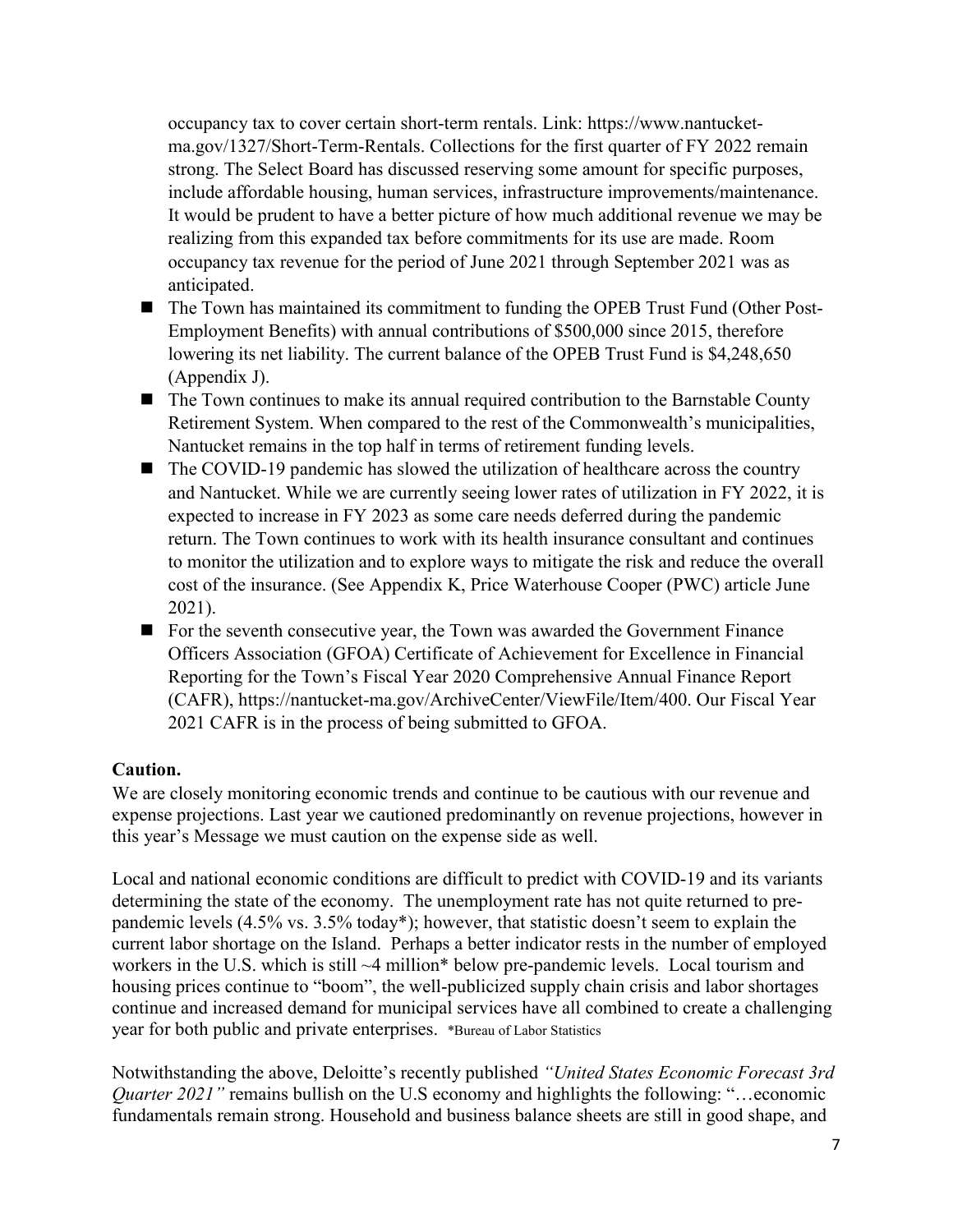consumers are sitting on piles of savings. GDP is now above the pre-pandemic level…" "The strong growth in productivity is a positive sign. And continued government action in the form of the bipartisan infrastructure agreement should support the economy in the short term and foster even greater productivity growth in the long run."

Last year's Budget Message flagged the balancing act the Town faced managing the increasing demands of a growing island community while remaining within the levy limit. As we head into FY 2023, the Town's ability to fund expanding demand for programs, provide ever more services and maintain quality of life will be stretched. The FY 2022 challenge remains, but the FY 2023 challenge will certainly be exacerbated by rising input costs and the difficulty of attracting, retaining and housing employees. Remaining within the levy limit for FY 2023 will require some difficult choices to be made.

Each year, we must present a balanced budget which represents a plan of service for the community. Not all requests and needs can be met to the degree desired by individual groups and departments. We continue to be impacted by the effects of the current growth period on the Island, which is straining Town resources. Fixed costs are always increasing, especially employee benefits, service contracts, supplies and equipment, insurance and utilities. The Town's levy capacity for FY 2023 allows for some increases to existing Town and School operations after allocations to Our Island Home, Solid Waste Enterprise Fund and Nantucket Regional Transit Authority (NRTA). [https://www.nantucket-ma.gov/1574/PFAS\)](https://www.nantucket-ma.gov/1574/PFAS).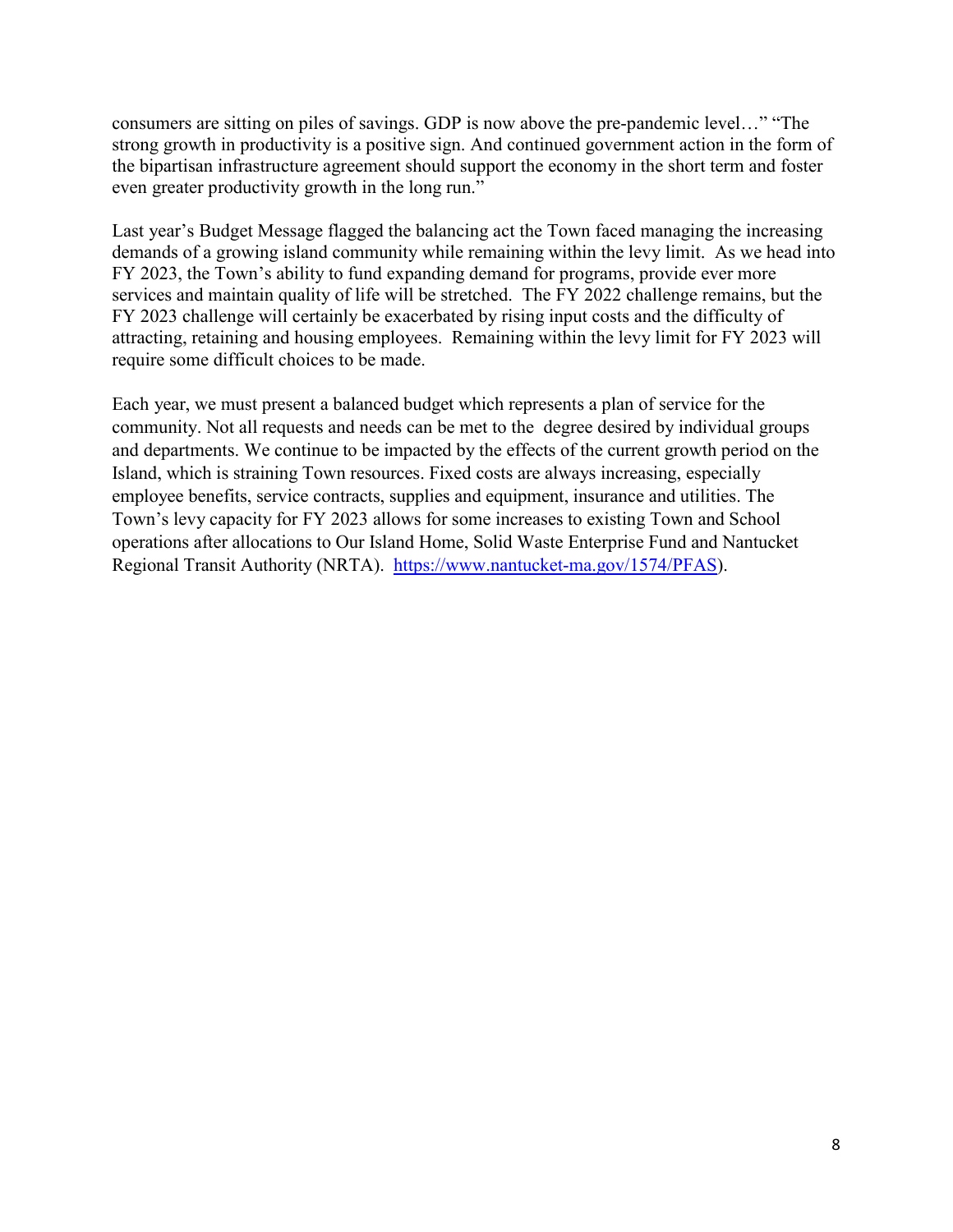# *II. Overview of FY 2023 General Fund Budget Projection*

A. Projected FY 2023 General Fund Revenue



*Refer to Appendix M for a detailed breakdown of the FY 2023 proposed General Fund revenue as compared to the FY 2022 approved budget.*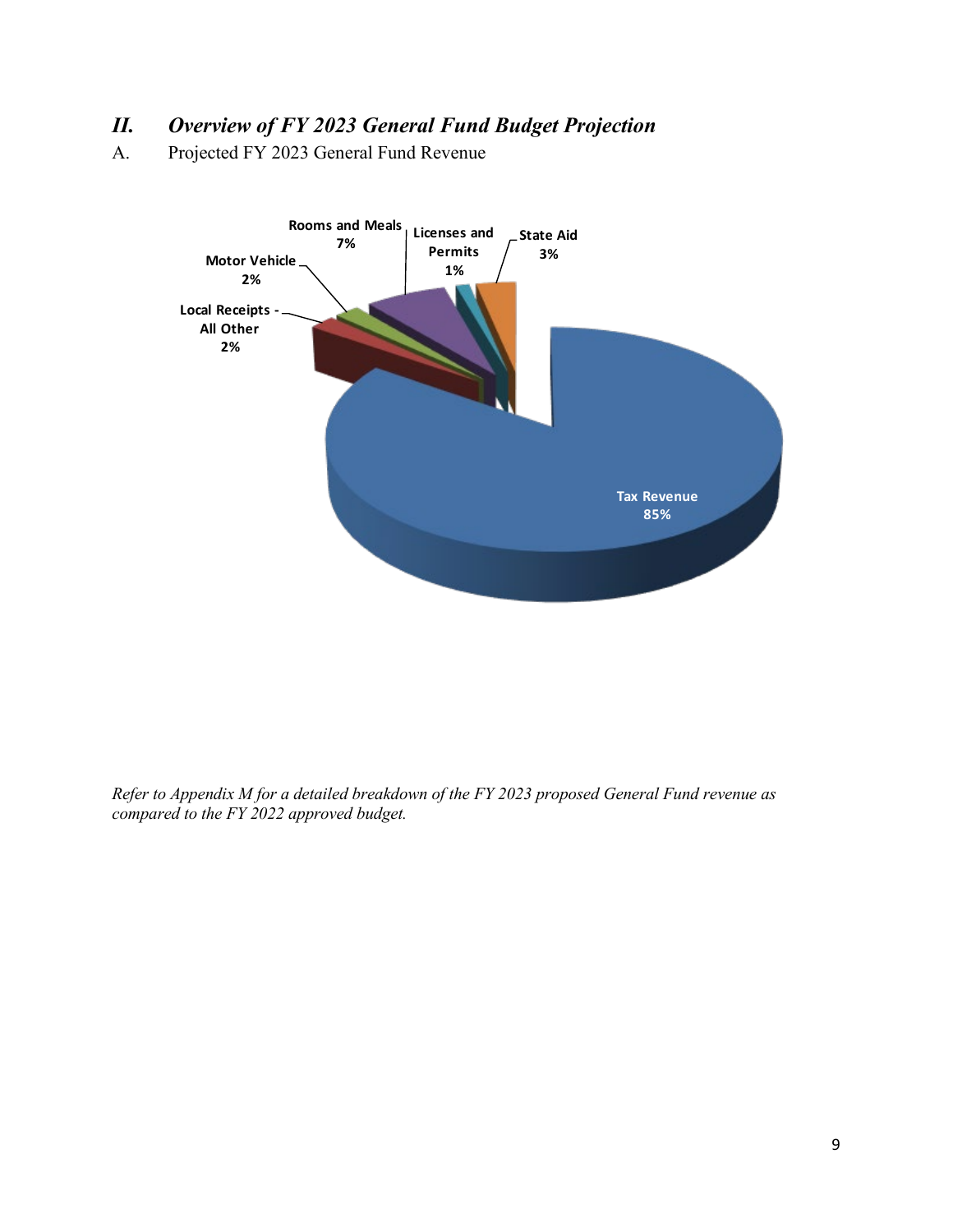#### B. Projected FY 2023 General Fund Expenses



The proposed FY 2023 General Fund budget will fund:

- **Projected Town and School salaries and fixed/current operational expenses** with some additional positions and programs.
- Fixed costs allocated between several expense categories including:
	- Health Insurance for active and retired employees is projected to rise at a rate of  $\sim$ 10% for FY 2023. While the Town did realize cost savings because of plan design changes in FY 2019, and while utilization rates are lower in the last quarter of FY 2021 and into FY 2022, we do expect them to rise near the end of FY 2022 and into the beginning of FY 2023. The continued rise of medical rates inflation has had an impact on the FY 2023 health insurance budget. The pandemic has made budgeting for health insurance much more difficult than in previous years, as people were not able to physically go to their doctors for routine medical care for much of the year in 2020 and 2021.
	- General Insurance is projected to increase 18.5% from FY 2022 actuals, based on current trends. The increase is resulting from the large losses that carriers have faced across the nation due to severe natural disasters over the past few years.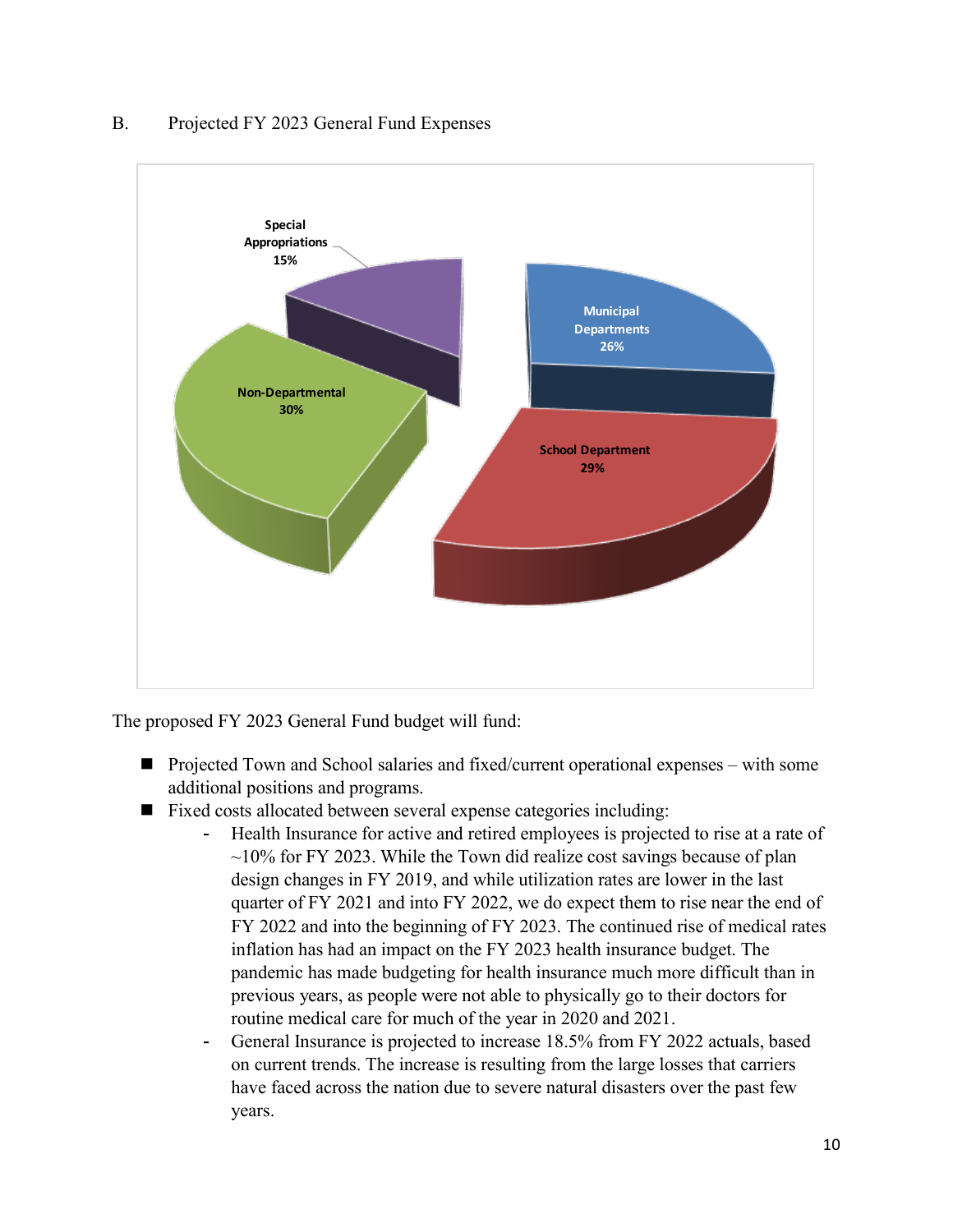- Debt service is established by the current repayment schedule. Debt service will increase in FY 2023 as a result of the Town issuing debt for the Nobadeer Field House, sidewalk and storm water system improvements as well as the Neighborhood First affordable housing program. The Town will see an upward trend over the next 2-3 years in debt service, as new borrowings are undertaken for prior approved projects. (Appendix N)
- The Barnstable County retirement assessment is assumed to increase 8.5% in FY 2023.
- General Fund subsidies to the following Enterprise Funds are projected for FY 2023:
	- Our Island Home \$5,125,000
	- Solid Waste \$6,665,570 for landfill operations.
- $\blacksquare$  Minimum capital funding requirement of \$1,070,980, allocated equally between the Town and School departments for capital improvements, pursuant to a requirement of the Town Code:

*The Town shall spend on capital projects a minimum of 1% of total Town local receipts collected in the prior fiscal year plus 1% of the total real estate and personal property taxes collected in the prior fiscal year. If local receipts fall below the 1% minimum, the Town may forego the funding requirement. Nantucket Town Code Chapter 11, § 11-12.1*

- Other Annual Appropriations for the following:
	- \$500,000 to the Other Post-Employment Benefits (OPEB) Trust Fund, in accordance with the Town's OPEB policy. FY 2023 will be the  $7<sup>th</sup>$  year in which a contribution to this Trust Fund is made. The current balance of the fund through the first quarter of FY 2022 is \$4,248,650 (Appendix J);
	- \$500,000 to the Reserve Fund (see Appendix F);
	- State Cherry Sheet charges, the County Assessment and unpaid bills from prior fiscal years;
	- Annual Health and Human Services appropriation is funded at \$750,000 for FY 2023. This appropriation has been increased from \$650,000, with additional funding coming from the Special Purpose Stabilization Fund for Substance Abuse.

*Refer to Appendix O for a detailed breakdown of the FY 2023 proposed General Fund expenses as compared to the FY 2022 approved budget.*

## *III. Town Administration Expense Increase Recommendations*

## *Background*

Over the past 6-7 years, Nantucket has experienced significant growth and the Town's scope of responsibility has increased. We have taken on and/or funded new initiatives in response to needs, requests and mandates, yet staffing and service levels have not all kept up with the Island's growth, particularly in areas such as: infrastructure and public building maintenance, project management, code enforcement and community and town employee housing efforts. In addition, global, national and regional issues of coastal resiliency, solid waste management and energy use are becoming more and more critical in terms of climate change, sea level rise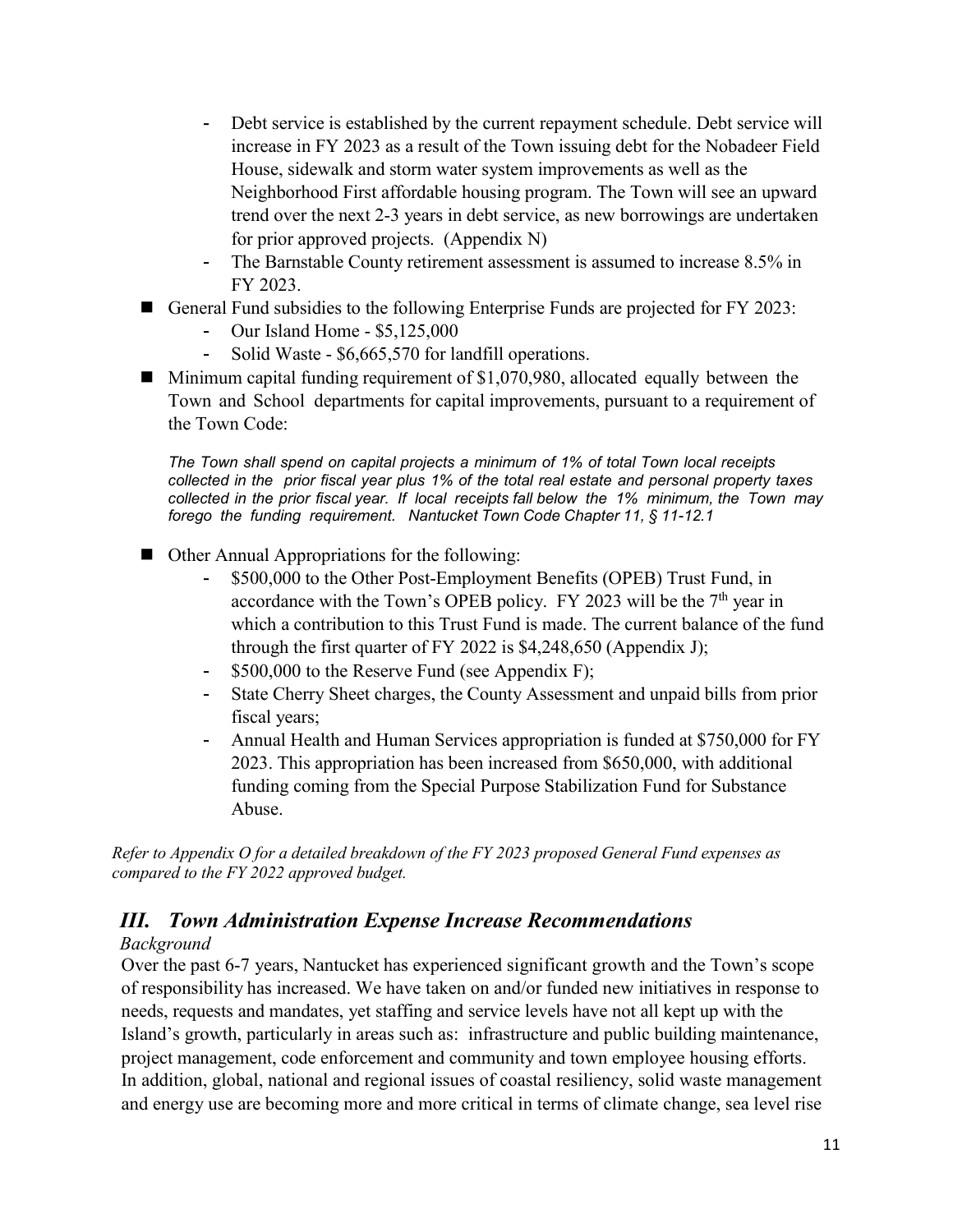and sustainability of natural resources. The Select Board's Strategic Plan is intended to help focus Select Board initiatives and budgetary allocations toward the goals contained within the Plan. Information as to the specifics of the current Strategic Plan may be found on the Town website at https://nantucket-ma.gov/1530/Strategic-Planning**.** Many other mandated and goal-oriented plans and studies have been developed in the past several years which are taken into consideration during budget development, these include:

2018 Staffing Study Hazard Mitigation Plan Coastal Resiliency Plan Green Community Requirements Town-wide PFAS Assessment Parks Master Plan Capital Improvement Plan Facilities Master Plan

#### *FY 2023 Expense Increase Requests*

Departmental expense increase requests (EIR) for FY 2023 are shown in Appendix P, separated into categories of:

 Personnel Requests Expense Requests – One-time Expense Requests – On-going

Using a point system, with "Legal Mandate" being automatically supported, the requests were individually ranked and prioritized in accordance with the following criteria:

| <b>Ranking Criteria</b>            | <b>Scale</b> | <b>Description</b>                                                                                                     |
|------------------------------------|--------------|------------------------------------------------------------------------------------------------------------------------|
| Legal Mandate                      | Y/N          | Required by State/Fed or Local Bylaw ( $Y =$<br>Automatically Fund; Score of 9.0)                                      |
| <b>Staffing Study</b>              | $0 - 2$      | Is it within the Staffing Study? If yes, 1 or 2 score would<br>be determined by priority level (2 for higher priority) |
| Strategic Plan                     | $0 - 2$      | Is it within the Strategic Plan? If yes, 1 or 2 score would<br>be determined by priority level (2 for higher priority) |
| Staffing Study & Strategic Plan    | $0-1$        | Is it in both Staffing Study and Strategic Plan then 1<br>additional point to weight it higher                         |
| Department Operations & Efficiency | $0 - 1$      | Funding necessary to support provide a department with<br>necessary support for existing or new program                |
| <b>Approved New Programming</b>    | $0-1$        | Funding necessary to support a new initiative                                                                          |
| Necessary for Existing Programming | $0-1$        | Funding necessary to support or expand ongoing<br>initiatives                                                          |
| Continuation of Operations         | $0-1$        | Funding necessary to support unexpected increases or<br>items already operationalized (e.g. software licenses)         |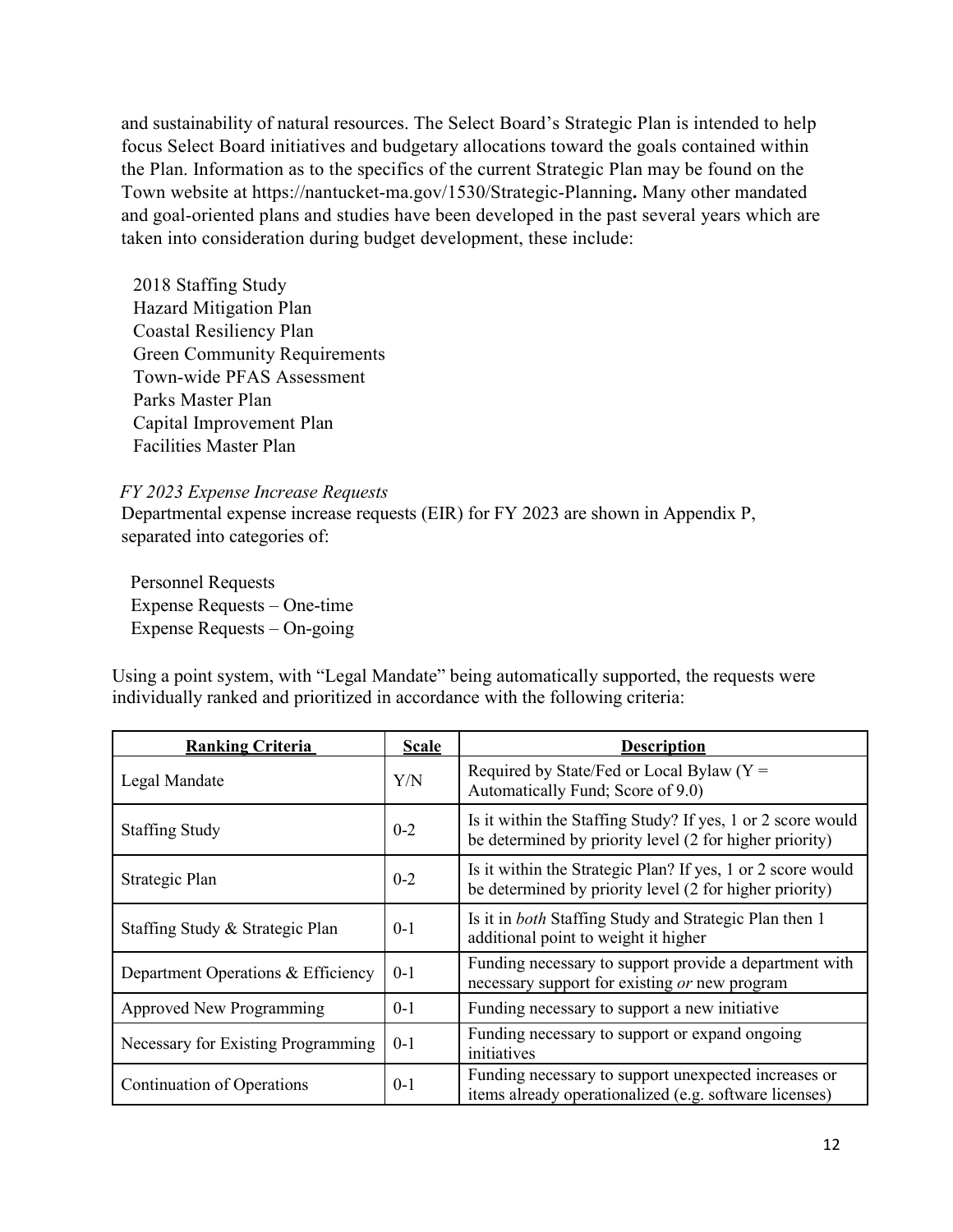Since it will not be possible to fund most of the requests without either additional revenue or reductions elsewhere, we have:

- focused our recommendations on the Select Board's Strategic Plan, and the other studies and plans referenced above; as well as critical Town operational issues;
- recommended use of funds from other sources (such as fund the one-time expenses from Free Cash and/or borrowing);
- reallocated existing resources;
- not recommended funding and/or will take a different approach; or, funded a reduced request.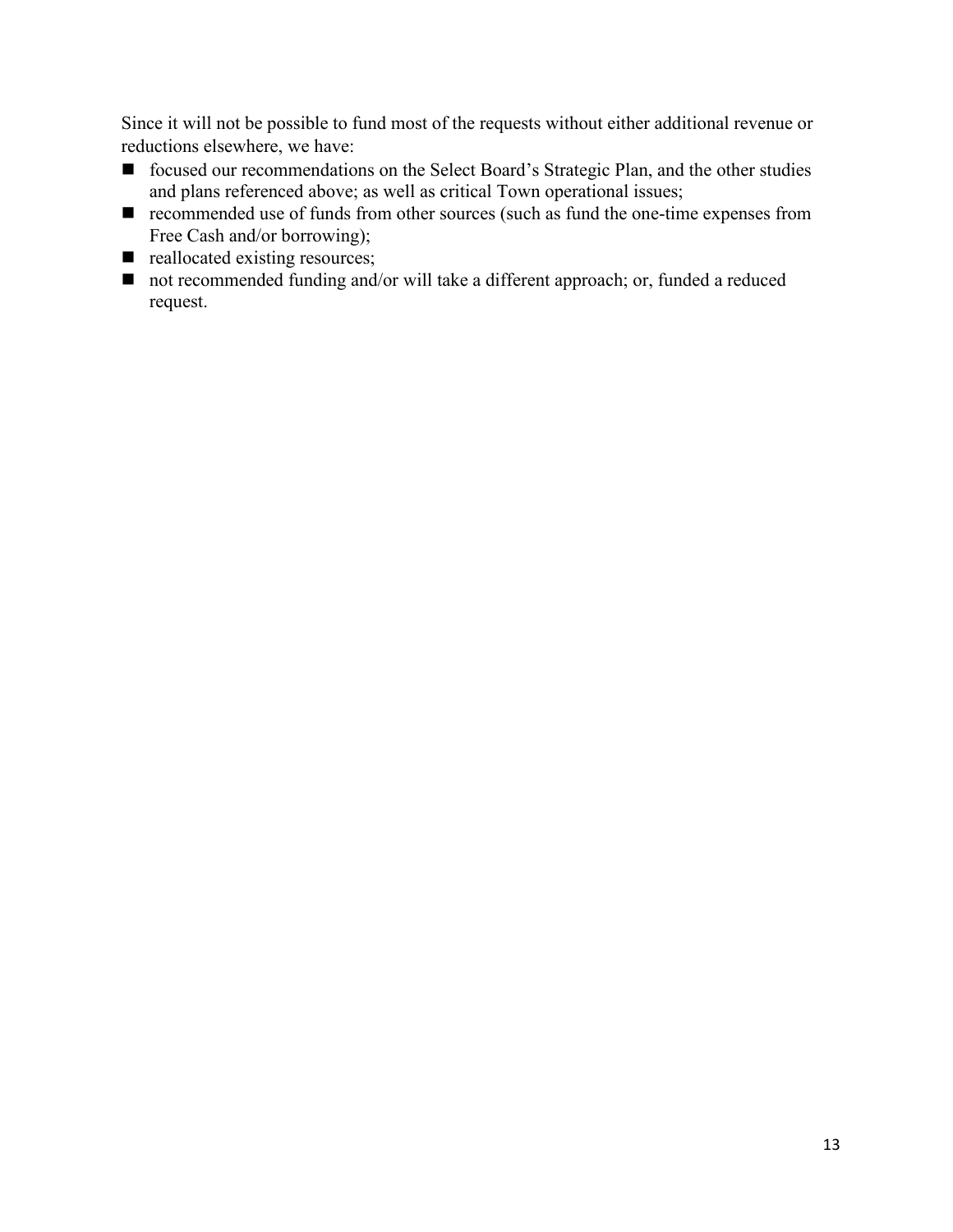|             |                                                           | One-    |             |
|-------------|-----------------------------------------------------------|---------|-------------|
|             |                                                           | Time or | Approved    |
|             | Department Description of Expense Request                 | Ongoing | EIRs(1)     |
|             | Personnel Expense Increase Requests (EIRs)                |         |             |
| <b>DPW</b>  | Addition of 1 Mechanic                                    | Ongoing | 99,019      |
| <b>DPW</b>  | Addition of 1 Position for Park and Rec Division          | Ongoing | 91,906      |
| <b>DPW</b>  | Addition of 1 Position for Trees                          | Ongoing | 91,906      |
| <b>DPW</b>  | <b>Town Engineer</b>                                      | Ongoing | 144,695     |
| Finance     | <b>Procurement Administrator</b>                          | Ongoing | 114,696     |
| Finance     | Additon of 1 Accounting Clerk - Treasury                  | Ongoing | 98,540      |
| Fire        | Part time Administrative Specialist transfer to full-time | Ongoing | 29,785      |
| Fire        | Addition of 2 Firefighter/Paramedic                       | Ongoing | 190,800     |
| Fire        | Overtime increase                                         | Ongoing | 50,000      |
| Health      | <b>Chief Environmental Health Officer</b>                 | Ongoing | 153,000     |
| HR.         | <b>Assistant HR Director</b>                              | Ongoing | 133,000     |
| HR.         | Various position reclassifications                        | Ongoing | 55,000      |
| IT          | Information Technology Security Systems Administrator     | Ongoing | 122,920     |
| Marine      | Addition of 5 Seasonal Lifeguards                         | Ongoing | 58,500      |
| <b>NRD</b>  | <b>Conservation Agent</b>                                 | Ongoing | 122,920     |
| NRD/Health  | <b>Public Outreach Specialist</b>                         | Ongoing | 98,541      |
| <b>NRD</b>  | <b>Sustainability Manager</b>                             | Ongoing | 138,000     |
| Police      | <b>Business License Inspector</b>                         | Ongoing | 98,541      |
| Police      | Addition of 2 Police Officers (Airport)                   | Ongoing | 191,678     |
| Police      | <b>Parking Enforcement Coordinator</b>                    | Ongoing | 122,920     |
| <b>PLUS</b> | Overtime increase                                         | Ongoing | 10,000      |
| <b>PLUS</b> | Land Use Specialist/Zoning Administrator                  | Ongoing | 107,387     |
|             | <b>Department Personnel EIR</b>                           |         | \$2,323,754 |

#### **Operating Expense Increase Requests (EIRs)**

| Fire                                                            | Rope Rescue Equipment                                                 | One-Time | 25,000  |
|-----------------------------------------------------------------|-----------------------------------------------------------------------|----------|---------|
| Fire                                                            | Safety and protective gear, alternate to Structural firefighting gear | One-Time | 23,000  |
| ΙT                                                              | Multi-factor authentication implementation services                   | One-Time | 22,500  |
| ΙT                                                              | Migrate Exchange mail server to Office 365 cloud environment          | One-Time | 22,000  |
| <b>PLUS</b>                                                     | Historic District Commission - historic architectural surveys update  | One-Time | 25,000  |
| <b>PLUS</b>                                                     | Update of the 2009 Master Plan                                        | One-Time | 100,000 |
| <b>PLUS</b>                                                     | Replacement vehicle for PLUS                                          | One-Time | 30,000  |
| Town Admin                                                      | <b>Baxter Rd Relocation Management</b>                                | One-Time | 150,000 |
| Town Admin                                                      | Professional services increase                                        | One-Time | 50,000  |
| Town Admin                                                      | Commuter shuttle                                                      | One-Time | 200,000 |
| Town Admin                                                      | Historic sidewalk preservation & repair study                         | One-Time | 40,000  |
| <b>Town Clerk</b>                                               | Replacement of furniture                                              | One-Time | 5,000   |
| C & T                                                           | 4th of July Fireworks increase for new contract FY23-25               | Ongoing  | 12,550  |
| <b>DPW</b>                                                      | Field Maintenance - Park and Rec                                      | Ongoing  | 200,000 |
| HR.                                                             | TASC FSA accounts monthly fee                                         | Ongoing  | 6,000   |
| ΙT                                                              | Cloud-to-Cloud backup for cloud-based Exchange email and Office       | Ongoing  | 8,800   |
| ΙT                                                              | Multi-factor authentication licensing and hardware tokens             | Ongoing  | 17,000  |
| ΙT                                                              | Cybersecurity services                                                | Ongoing  | 50,000  |
| ΙT                                                              | Upgrade Exchange mail server to Office 365 cloud environment and      | Ongoing  | 37,500  |
| ΙT                                                              | TeamDynamix project portfolio management software annual              | Ongoing  | 30,000  |
| ΙT                                                              | Comcast Internet service for three WiFi hotspots                      | Ongoing  | 11,000  |
| ΙT                                                              | Zoom video conferencing and webinar service                           | Ongoing  | 5,700   |
| ΙT                                                              | 5% increase for existing Professional Services                        | Ongoing  | 20,850  |
| Town Admin                                                      | Delta playing fields lease                                            | Ongoing  | 30,000  |
| Town Admin                                                      | Office space lease                                                    | Ongoing  | 100,000 |
| Town Admin                                                      | Select Board Strategic planning initiatives                           | Ongoing  | 50,000  |
| <b>Town Clerk</b>                                               | Sound & microphones for Annual Town Meetings                          | Ongoing  | 9,000   |
| <b>Town Clerk</b>                                               | E-voting service for Annual Town Meetings                             | Ongoing  | 26,000  |
| <b>Total Operating Expense Increase Requests</b><br>\$1,306,900 |                                                                       |          |         |

| Total Town Personnel & Operational Expense Increase Requests | \$3,630,654 |
|--------------------------------------------------------------|-------------|
|                                                              |             |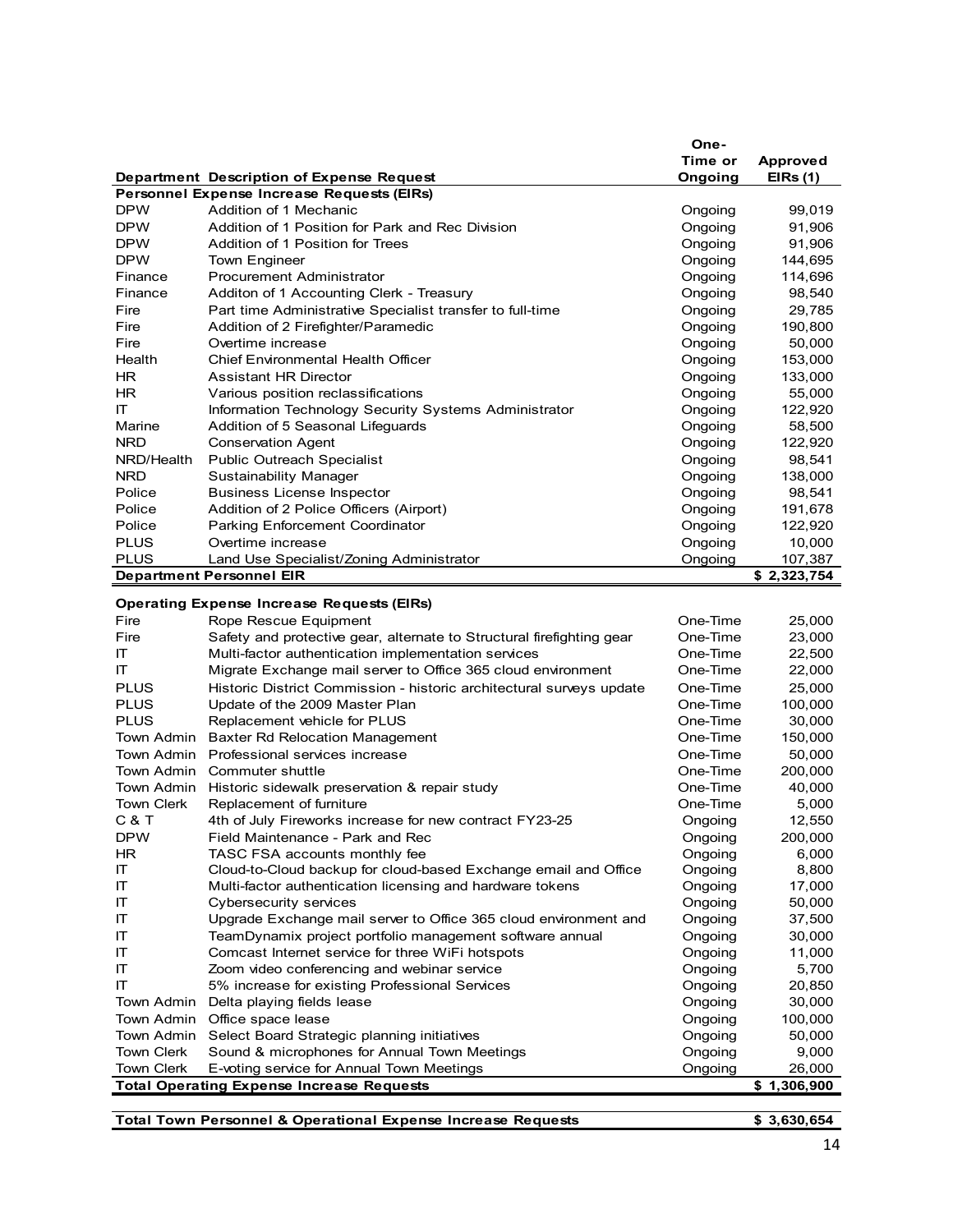#### FY 2023 Personnel Expense Increases

- *1. Department of Public Works* 
	- Town Engineer (New position)

This position has been discussed for several years and with the increase in local development, there is a growing impact to municipal infrastructure, including roadways, bicycle paths and sidewalks, and storm water drainage. This position will provide engineering services and consultation for operations, contracts, projects and strategic planning. The position will also serve to organize and coordinate Town efforts around storm water studies, planning and execution. Many project plans are complex and have dependencies with other projects and this position will provide professional engineering support and oversight, ensuring better coordination and on-time, on-budget project completion. While residing in DPW, this resource will consider and review crossdepartmental impacts to ensure appropriate coordination.

#### Parks and Recreation staff (New position)

The Town's maintenance division is not staffed to effectively manage the inventory of Town recreational assets and growth in demand for use of the Town's playing fields requires increased maintenance to keep the fields safe and available for use and continue to provide social and health benefits. The Parks and Recreation Master Plan identifies at least 14 properties that require maintenance. The Plan also notes 1.) due to heavy and often excessive use during all seasons of the year and all types of weather, turf conditions are stressed at many locations, 2.) poor playing conditions can demoralize users and increase the risk of injury, and 3.) Town maintenance operations staff is hampered by their small numbers and lack of materials and equipment and face an uphill battle to maintain best conditions possible. A sample of activities this team undertakes includes: cutting, aerating and cycling fields, lining fields and ensuring that irrigation systems are functioning properly, replacement of split-rail fences, signage and maintenance of associated facilities, such as restrooms; monitoring use of these facilities and properties. This new year-round position is expected to help with the delivery of improved conditions at key Town recreational assets.

#### Tree Maintenance staff (New position)

Proper maintenance of island-wide, Town-owned trees helps ensure public safety and tree protection. Scheduled inspection and assessment is key to protecting trees, in particular the Island's large inventory of historic Elm trees. This position will allow the Town to more proactively protect its trees and will help increase the bandwidth to ensure effective public outreach, interdepartmental coordination and safe maintenance of trees across the Island. The new position will bring to 2 the number of staff dedicated to trees, which is the minimum number required to safely execute effective tree maintenance.

#### Mechanic (Replacement)

DPW is currently responsible for central fleet maintenance of all Town vehicles, except emergency response vehicles. There are currently limited resources for maintenance. Inadequate maintenance increases costs and decreases Town staff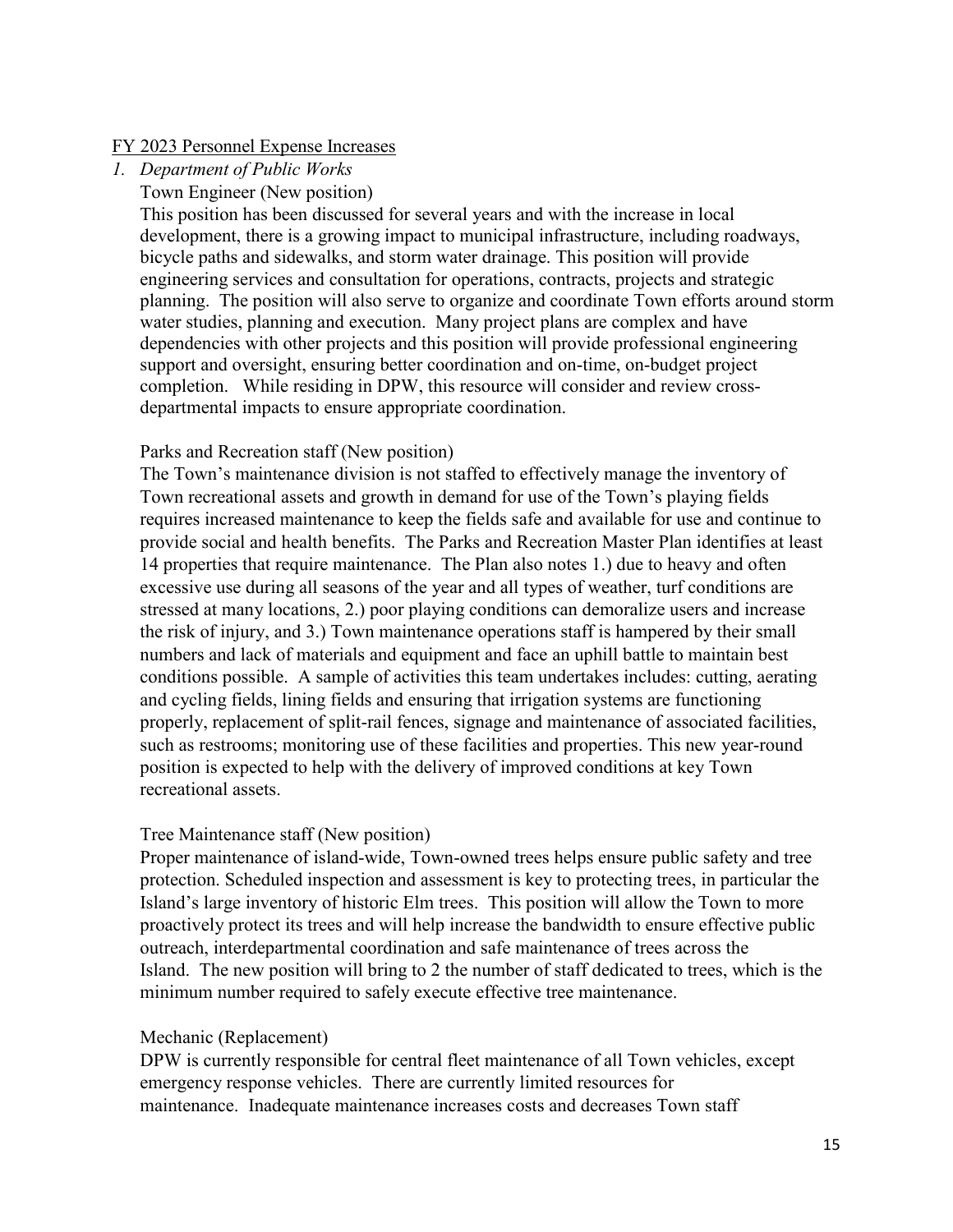productivity and has led to several vehicles not passing inspection this year. Outside options for repair and maintenance are often not viable as service wait times are often months-long. This position will help extend the service life, reliability and safety of vehicles across Town departments.

#### 2. *Police Department*

#### Business License Inspector (New position)

Through the Police Department, the Town issues, processes and renews a wide range of licenses and permits, including but not limited to liquor, entertainment, common victualler, animals, mobile food units. The growth in the population and business footprint on the island has made enforcement more difficult, but also more important. Active enforcement is the best way to ensure compliance and protect quality of life on Nantucket. Staffing the Inspector role is an integral part of an effective Business Licensing program.

#### Parking Enforcement Coordinator (New position)

This position has been discussed in the past as a requirement to effectively implement a Parking Management Program. Operationalizing this Select Board goal requires a dedicated resource to focus on public outreach, maintaining records, traffic assistance, enforcement of parking regulations and providing recommendations to improve the program (e.g. permits, signage, outreach issues). This position will support year-round, consistent enforcement of parking regulations and will help operationalize paid parking if implemented.

#### Seasonal Lifeguards (5) (Additional positions)

As the summer population of the Island increases, there is greater use of the beaches and more swimmers in the water. More swimmers in the water leads to more distress calls and this past summer the Department received a significant number of distress calls from Ladies Beach. This request would provide funding for a team of lifeguards specifically dedicated to Ladies which has not previously been a guarded beach. These positions would be funded from the Beach Revolving Fund.

Police Officers for Nantucket Memorial Airport (2) (Additional positions) Historically, the Nantucket Police Department (NPD) has relied on a seasonal/parttime/reserve workforce to provide armed law enforcement support for Nantucket Memorial Airport. Due in part to changes brought about by the Police Reform Act, NPD is no longer able to utilize seasonal, part-time or reserve police officers for the Airport's (TSA) requirements. The Airport is required to screen passengers on flights bound for airports such as Boston, Washington DC, etc. which requires three fully certified police officers to fill the daily shifts at the airport. These positions are funded by Nantucket Memorial Airport. If positions are not filled, it will result in elimination of TSA-screened flights to the island.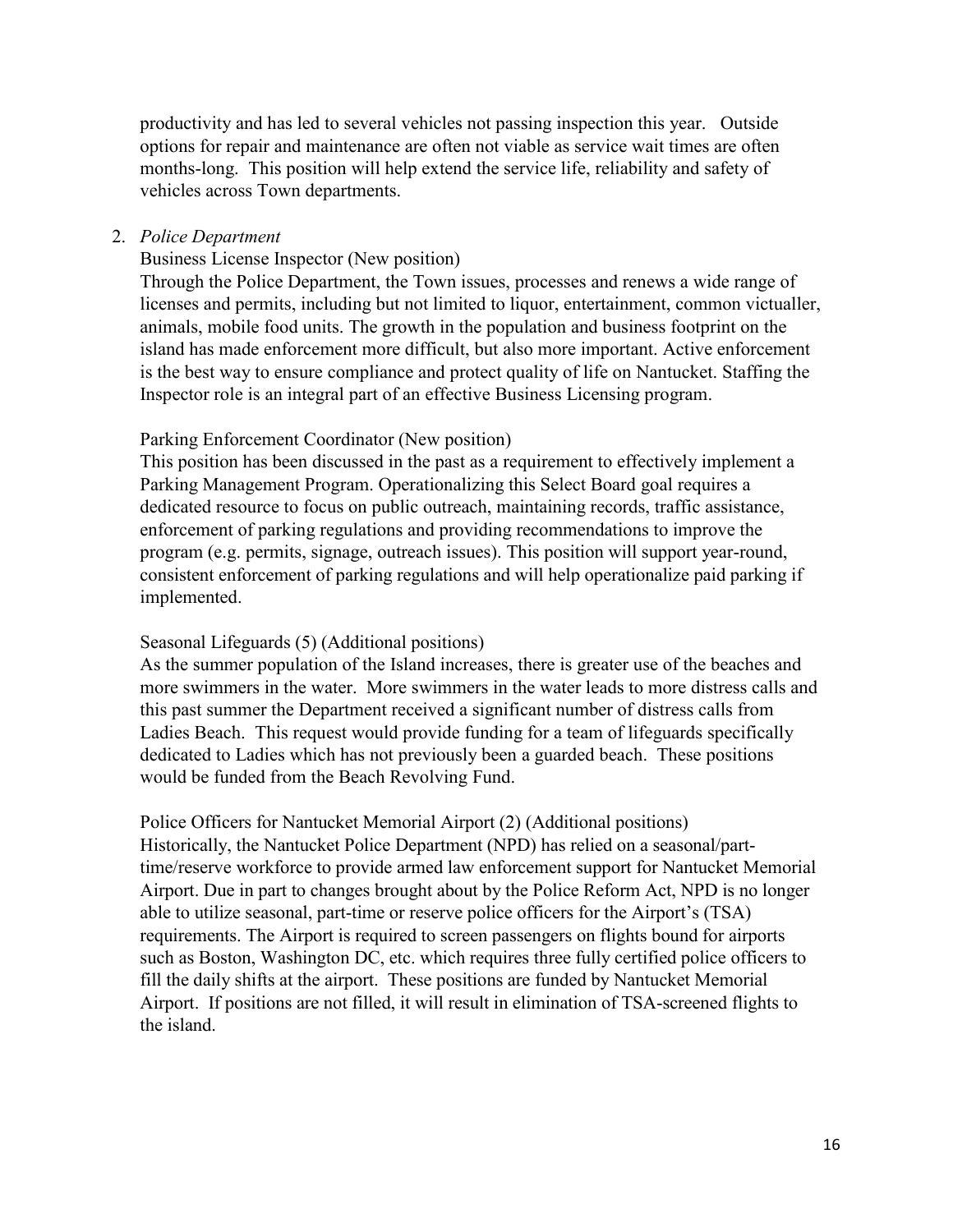## *3. Information Technology (IT) Department*

Information Technology Security Systems Administrator (New position) To ensure a safe, protected, reliable and continuously operating IT environment, it is imperative that systems and applications are kept up to date with security patches and updates, network activity is monitored, and cybersecurity awareness training is conducted. The increase in cyber criminals (hackers, terrorist organizations and foreign governments) specifically targeting the public sector and municipalities, requires continuous improvement to the Town's defenses. The IT System and Security Administrator position will be responsible for IT security and safety, ensuring that the Town computer systems are up to date and protected from cyber threats. This position will also lead the cybersecurity awareness training program. This request will fund a position dedicated to the health and security of the Town government's digital resources.

## *4. Human Resources Department*

Assistant Human Resources Director (New position)

The Human Resources Department (HR) supports Talent Acquisition, Labor Relations, Benefits and Leave Management, Regulatory Compliance and much more. As the Town experiences population and economic growth, the Town staff also grows in number to meet the increasing demand. In a 2015 review of the HR Department conducted by EmCo Consulting, it was recommended that HR staff to a ratio of 1:400. At the time, HR estimated it supported roughly 1,200 employees and retirees combined. Current estimates of the number of employees, retirees and job applicants supported by HR approaches 1600 and the department is not staffed to accommodate that larger number. This position request would allow HR to maintain the recommended ratio. It will also provide essential support to the HR Director in critical areas such as collective bargaining, policy updates, benefit enrollment and employee and retiree relations. Personnel issues have become increasingly complex with the Massachusetts Equal Pay Act, Occupational Safety and Health Administration (OSHA) rules, mediation and arbitration decisions and other recent and/or emerging issues, not to mention mental health, well-being and security of employees. We need more than 3 employees to oversee the 1600 or so individuals that comprise the largest employer workforce of the Island.

#### *5. Finance Department*

## Procurement Administrator (New position)

The number of contracts the Town administers is growing along with activity on the Island. Over the past 2 years an average of  $\sim$ 170 contracts per year were procured, executed, paid and tracked. Annualizing the activity of the first 4 months of FY 2022, this year's projected total will exceed 250 contracts. This position will manage the contract lifecycle, including issuance, amendments and in some instances procurement. The Administrator will also arrange and monitor selected Town purchases.

## Administrative Assistant-Treasury (Replacement)

The Treasurer's Office is responsible for cash management, debt management, payroll and more. If approved, this request would return the Office's staffing to its pre-Covid level. The Administrative Assistant role is primarily responsible for accepting, processing and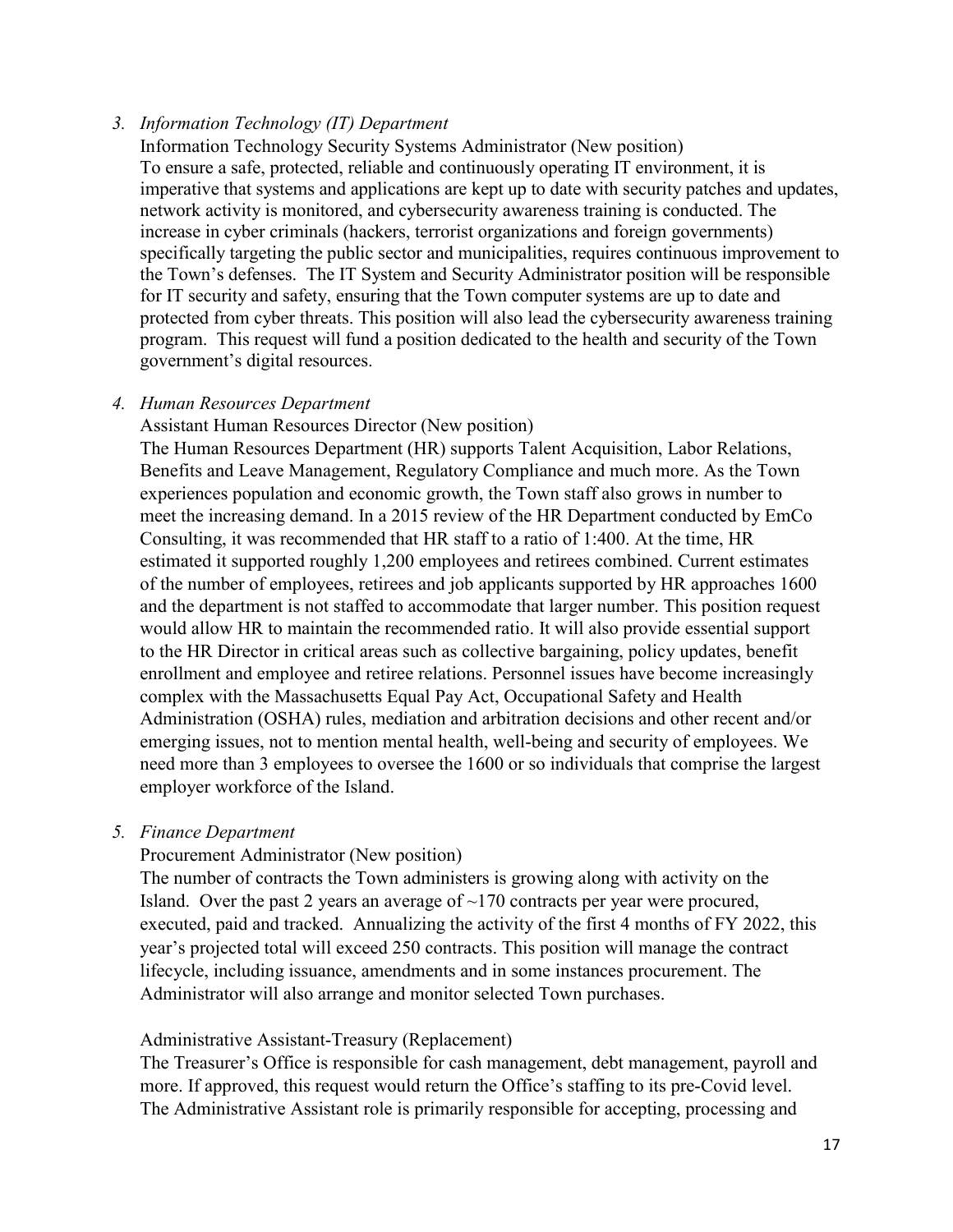reconciling all payments and disbursements for the Town, and acts as interface to the accounting department. Over the past 3 fiscal years the average number of cash receipts processed by the Office is roughly 8,600 per year. This year (FY 2022) it is on pace to process more than 10,000 cash receipts.

#### *6. Natural Resources Department*

#### Sustainability Manager (New position)

Beginning with its 2019 Strategic Plan the Select Board identified Sustainability as a key initiative and indicated a necessity to operationalize activities around it. This position will establish the Office of Sustainability as a division within the Natural Resources Department. Initial activities of this Office include organizing and advancing the work of a proposed Core Sustainability Workgroup, development of divisional goals, development of a formal Sustainability program and public outreach for Sustainability initiatives.

#### *Conservation Agent* (New position)

As with the above position, beginning with its 2019 Strategic Plan the Select Board identified Sustainability as a key initiative and indicated a necessity to operationalize activities around it. To facilitate the development of the Sustainability office the Natural Resources Department has proposed, with Town Administration support, to re-organize into three divisions. This position will supervise the regulatory division in the Natural Resources Department and will be primarily responsible for the day-to-day operations of the Conservation Commission, including permit application review, field inspections, and compliance checks. The position will also be responsible for updating Wetland Protection regulations and facilitating inter-departmental coordination on conservation-related issues.

#### Public Outreach Specialist (New position)

This position is a joint request of Natural Resources and Health and Human Services departments. These departments play a central role in the development of several key Select Board priorities (e.g. Water Quality Plan, Harbor Plan Update, Fertilizer Program, Hazard Mitigation Plan and Coastal Resilience Plan). Public support of these plans is critical, and this position will establish the communication and feedback channels to deliver successful plans and projects. Key early deliverables include the creation and maintenance of a dedicated online presence, creation of printed informational materials and improved public engagement. The position will work through the Town's Public Outreach Manager, within the Town Manager's office.

#### *7. Health Department*

Chief Environmental Health Officer (New Position)

With the discovery and quantification of PFAS, fluoropolymers and other emerging contaminants in and around the Island, this request seeks to create and fund a position dedicated to the environmental health of the Island. This toxicology specialist will oversee PFAS quantification, plan remediation responses, liaise with vendors, as well as manage projects and community outreach. Should the state Department of Environmental Protection issue regulatory standards for PFAS levels, it will be necessary for the Town to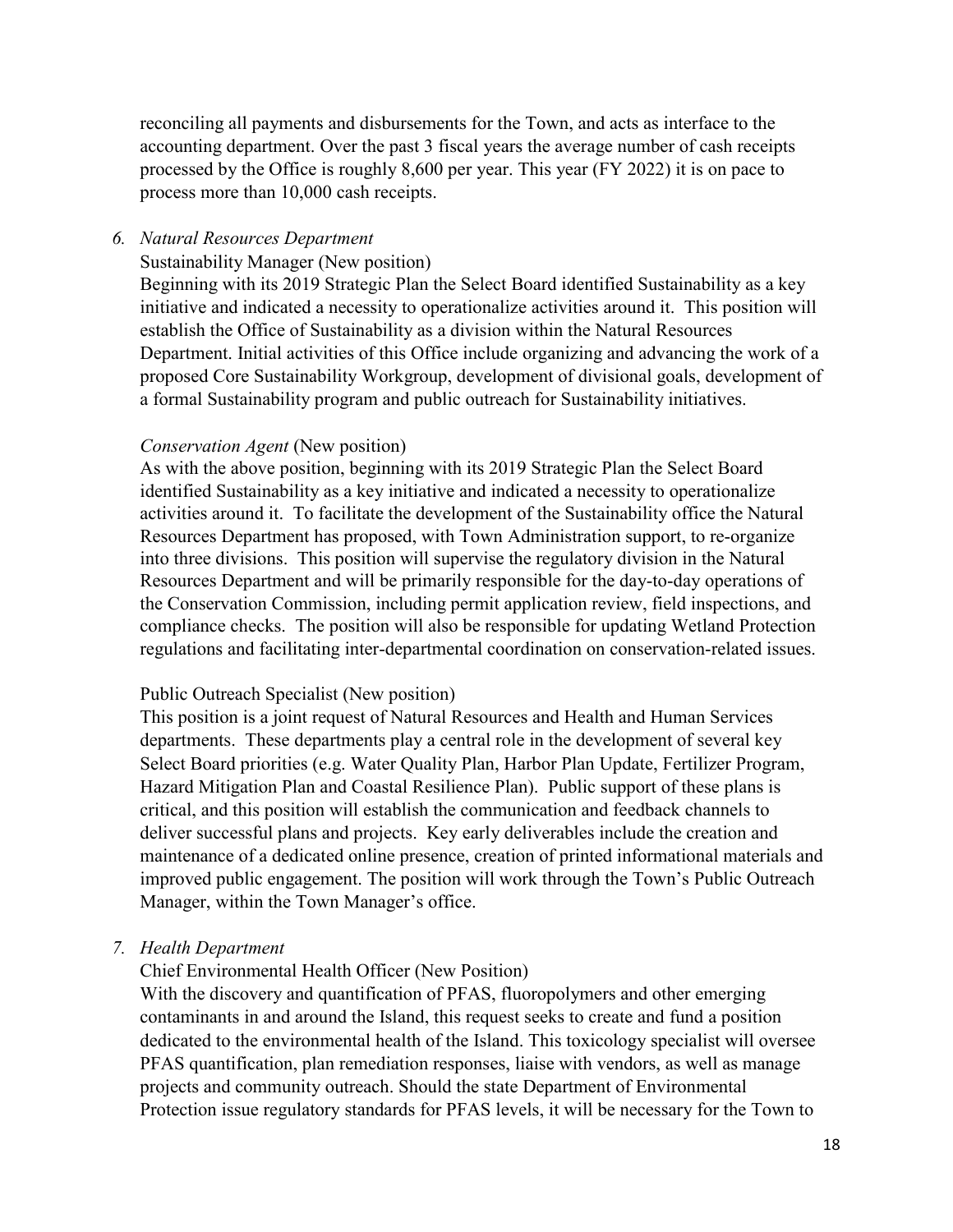be able to respond to the public and others where PFAS exceedances are detected.

*8. Fire Department*

## Firefighters (2) (Additional positions)

As the population and density of the Island increase, the demand for Fire Department services also increases. This request would increase staffing on 2 of 4 shifts, balancing all shifts at seven members when fully staffed. This will increase the personnel available to respond to emergency calls and increase the service level the department provides the Island. The growing need is exacerbated by the increasing difficulty of the department to have off-duty firefighters return (or call back) to fill station coverage or times when the department is responding to simultaneous multiple calls. The position level would be a minimum of Emergency Medical Technician or possibly Paramedic.

Administrative Assistant (change from part-time to full-time)

This role is responsible for scheduling and managing more than 1400 inspections in addition to routine administrative duties. Compounding the overstressed situation will be an expected new events approval and review protocol. The workload cannot be adequately completed in a 20-hour week and converting it to full-time will alleviate stress, provide better customer service and generally increase productivity in the department.

## *9. Planning & Land Use Services*

Land Use Specialist/Zoning Administrator (Replacement)

The Land Use Specialist position will reinstate dedicated staff support to the Zoning Board of Appeals and will provide additional support to the Historic District Commission (HDC). Most recently, Land Use Specialists who support the HDC consistently work significant overtime due to growing application volume. The Deputy Director of Planning has temporarily assumed the responsibilities of the Zoning Administrator, but that is not sustainable over time. Filling this position would better distribute the HDC responsibilities and allow for more capacity in the department for enforcement.

FY 2023 Operational Expense Increases (One-Time) The items listed below are considered one-time and as such, may be funded through Free Cash.

*1. Fire Department*

Rope rescue equipment - \$25,000 Safety and protective gear, alternate to structural firefighting gear - \$23,000

*2. Planning & Land Use Services (PLUS)*

Professional services in connection with update of 2009 Master Plan - \$100,000 Replacement of vehicle - \$30,000 Professional services in connection with update of historic architectural surveys for HDC - \$25,000

*3. Town Administration* Professional administrative support services increase - \$50,000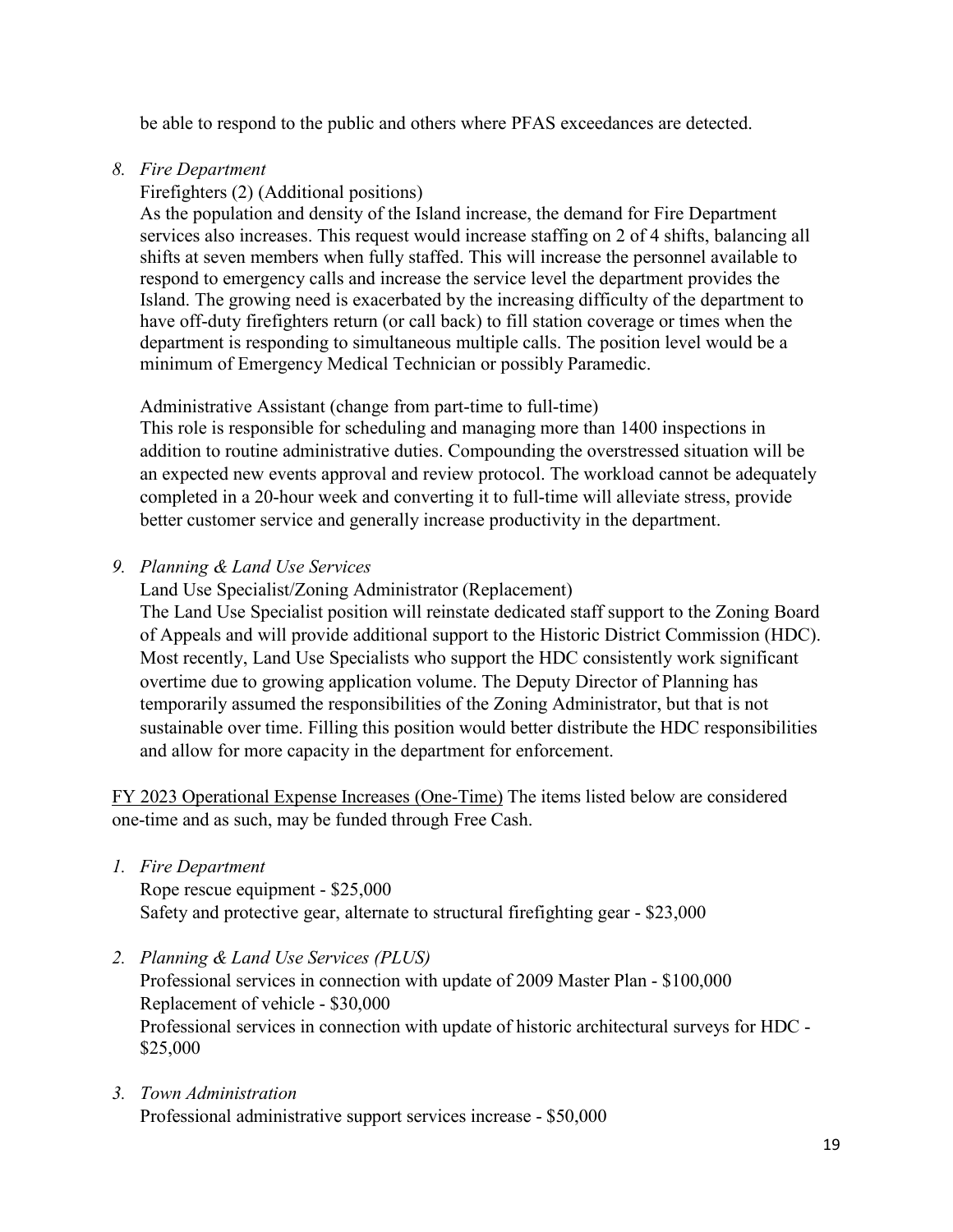Commuter shuttle - \$200,000 Baxter Road relocation management - \$150,000 Historic sidewalk preservation & repair study - \$40,000

*4. Information Technology*

Multi-factor authentication implementation services - \$22,500 Migrate Exchange mail server to Office 365 cloud environment - \$22,000

*5. Town Clerk* Replacement of furniture - \$5,000

#### FY 2023 Operational Expense Increases (On-going)

*1. Information Technology*

Cloud-to-Cloud backup for cloud-based Exchange email and Office 365 - \$8,800 Multi-factor authentication licensing and hardware tokens - \$17,000 Cybersecurity services - \$50,000 Upgrade Exchange mail server to Office 365 cloud environment and Azure AD to Premium  $P1 - $37,500$ Team Dynamix project portfolio management software annual maintenance increase - \$30,000 Comcast internet service for three Wi-Fi hotspots - \$11,000 Zoom video conferencing and webinar service - \$5,700 Professional services increase of 5% - \$20,850

*2. Town Administration*

Delta playing fields annual lease payment with Airport - \$30,000 Office space lease - \$100,000 Select Board strategic planning initiatives - \$50,000

- *3. DPW/Parks and Recreation* Field maintenance bid - \$200,000
- *4. Town Clerk* Sound & microphones for Annual Town Meetings - \$9,000 E-voting service for Annual Town Meetings – \$26,000
- *5. Human Resources* TASC flexible spending account monthly fees - \$6,000
- *6. Culture & Tourism* 4th of July Fireworks increase - \$12,550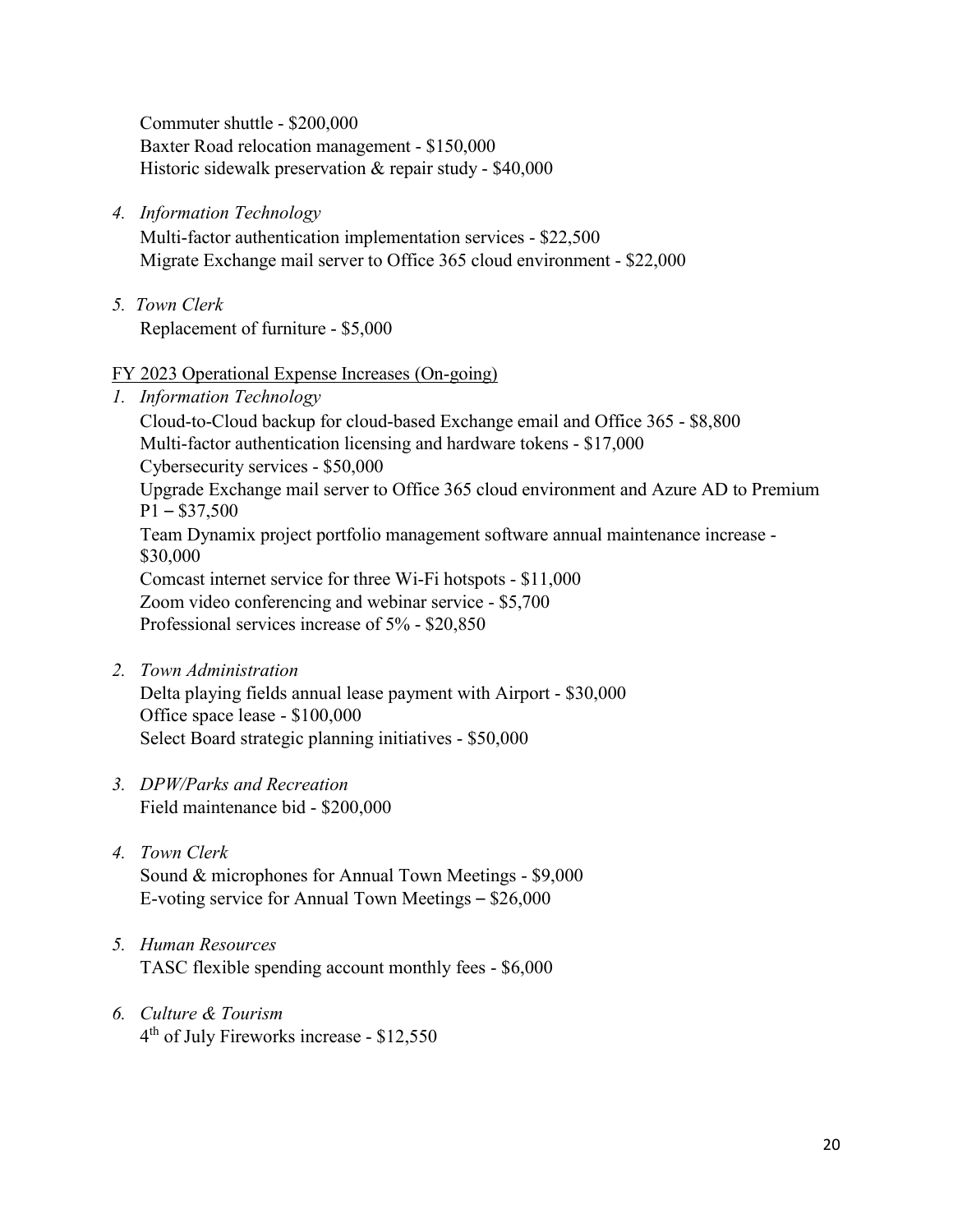## *IV. Current and Future Year Considerations*

#### *Sustainability*

In October 2018 the Select Board adopted "Sustainability" as a guiding principle of the Town's Strategic Plan:

*Sustainability is how the Town of Nantucket, with a focus on historic preservation, natural resources, hazard mitigation, solid waste management, energy, public health, and education, institutionalizes practices in municipal operations that support a balance of the economic, environmental, and social health of our Island, which meet the needs of current residents and visitors without compromising the ability of future generations to meet evolving needs.*

We are recommending a Sustainability Manager position for FY 2023 to begin the development of a Sustainability Division within the Town and to develop a plan to operationalize a Sustainability "lens" for applicable Town projects and programs.

## *Coastal Resiliency/Infrastructure/Planning*

Global warming, climate change and sea level rise have been more and more frequently appearing in the news media as growing issues for municipalities. In FY 2019, we completed an update to the Town's Hazard Mitigation Plan, which can be found here [https://www.nantucket](https://www.nantucket-ma.gov/1373/Hazard-Mitigation-Plan)[ma.gov/1373/Hazard-Mitigation-Plan.](https://www.nantucket-ma.gov/1373/Hazard-Mitigation-Plan) The plan recommends over 50 projects for implementation over the next five years. The Select Board established a Coastal Resiliency Advisory Committee to make recommendations about a variety of coastal resiliency issues, including a Coastal Resiliency Plan. (https://www.nantucket-ma.gov/1391/Coastal-Resiliency-Advisory-Committee). In mid FY 2022 Coastal Resiliency Plan was issued through the efforts of the Coastal Resilience Advisory Committee with its consultant, Arcadis.

## *Parks Master Plan*

A Parks Master Plan was finalized in winter of 2020 and projects were integrated into the Capital Improvement Plan. Subsequently, updated FEMA sea level rise projections were issued, indicating that certain areas, such as Tom Nevers Park where significant infrastructure was recommended, should be reconsidered. Overlapping projects, including the School Department Campus Improvement Plan and the Public Works facility potential relocation to the Delta Fields area, have caused portions of the Parks Master Plan to be reconsidered. That process is on-going in FY 2022 and into FY 2023 and may result in modifications to certain projects in the Plan in these areas.

All of these are likely to include recommendations for capital or other expenditures to address ways in which the Town can be responsive to the impacts of environmental change on Town infrastructure. We need to pay attention to this because expenditures and/or impacts are imminent. Other impacts could include the loss of taxable real estate and a reduction in the Town's bond rating.

#### *Collective Bargaining*

Contracts were settled with some units in FY 2021 for three years and bargaining is ongoing with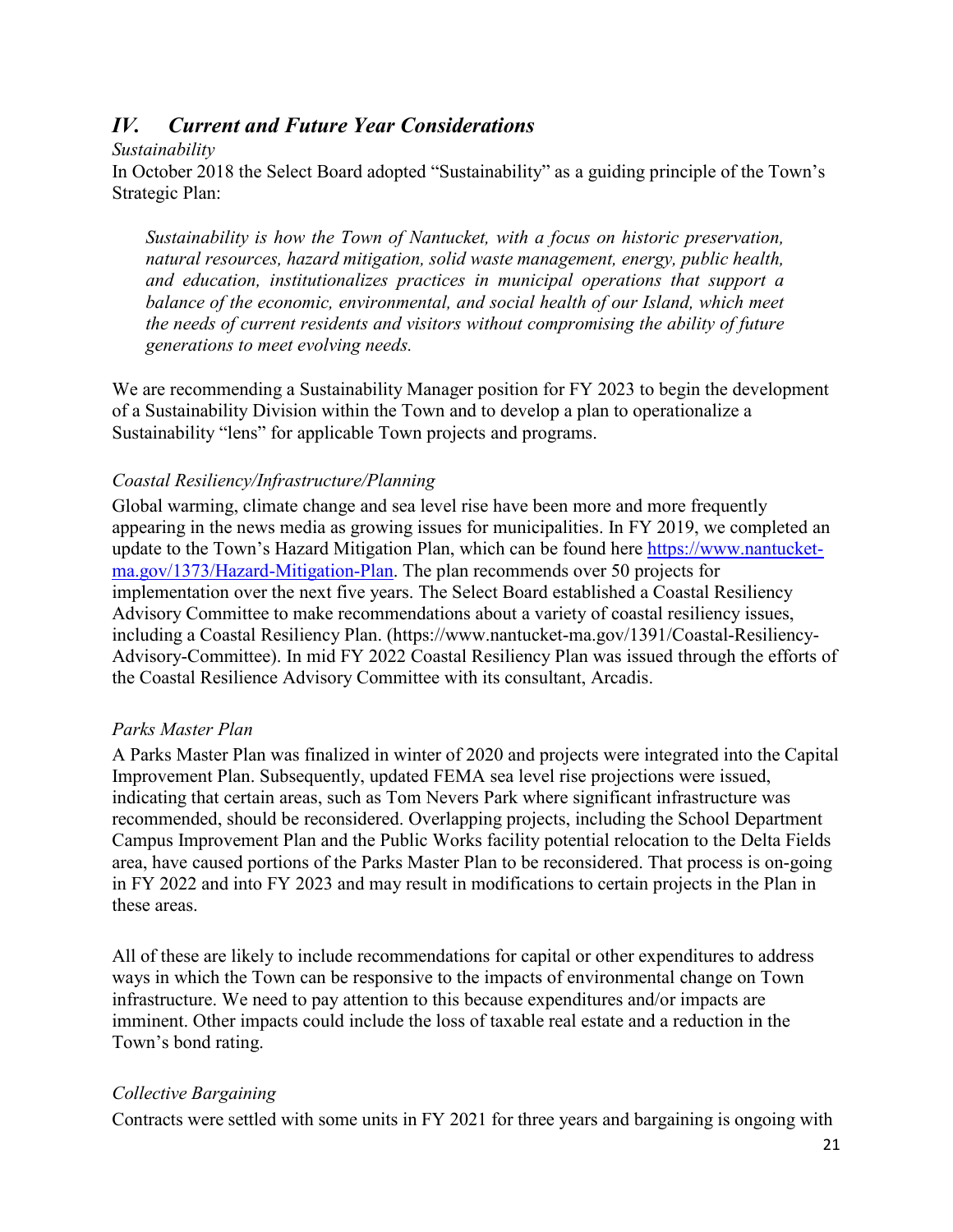other units in for contracts that expired June 30, 2020. Negotiations for contracts expiring in FY 2023 will commence in FY 2023 when we will again begin work with the Select Board and other voting agencies (Airport Commission, Nantucket Water Commission, School Committee) to develop our approaches to upcoming collective bargaining and to review financial projections, employee benefit costs and universal union contract language issues. Appendix Q shows the list of collective bargaining contracts. The contracts can be found at [https://nantucket](https://nantucket-ma.gov/163/Collective-Bargaining-Agreements)[ma.gov/163/Collective-Bargaining-Agreements](https://nantucket-ma.gov/163/Collective-Bargaining-Agreements)

#### *Police Reform*

The Police Department is actively working to implement the measures contained in the Police Reform Act enacted early in 2021. There will be costs associated with measures such as additional and/or new certification and training requirements, body cameras and associated equipment and staff to manage this program. Some of the measures have not yet been fully defined through the necessary regulations; however, we are working to plan for these expenses.

## *Harbor Place*

Discussions with the Harbor Place owners' group continued into FY 2022 after a COVID delay. Depending on how the project develops, there may be an impact on Town resources in connection with future infrastructure maintenance and capital costs. At the 2020 Annual Town Meeting, an appropriation of \$150,000 was approved for the engagement of a consultant to assist the Town with developing concepts for transportation-related improvements. That effort remained underway in FY 2022 and at the time this Message is being prepared, it was not clear if any recommendations will be brought to the 2022 Annual Town Meeting.

#### *Per and Polyfluoroalkyl Substances (PFAS)*

Per-and polyfluoroalkyl substances, also known as PFAS, are a group of manmade chemicals that have been manufactured and used in a variety of industries since the 1950s. They are referred to as 'forever chemicals' – they are persistent in our bodies, mobile in the environment and many will not naturally degrade. PFAS chemicals are most often commercially used to create grease, water and stain resistant barriers for materials, including Teflon, grease-resistant take-out containers, and upholstery and carpet treatments; these chemicals are also found in firefighting foam.

Concerns have been raised regarding human health and ecological risks associated with certain PFAS chemicals. The Town of Nantucket is following the guidance and testing requirements of Massachusetts Department of Environmental Protection (MassDEP) as it pertains to PFAS. More information is available at [https://www.mass.gov/info-details/per-and-polyfluoroalkyl](https://www.mass.gov/info-details/per-and-polyfluoroalkyl-substances-pfas)[substances-pfas](https://www.mass.gov/info-details/per-and-polyfluoroalkyl-substances-pfas) 

Like other municipal governments, the Town is working to understand the sources and receptors of PFAS in the environment. In FY 2021, the Town engaged the services of CDM Smith, Inc, subject-matter experts based out of Boston, to assist the Town with an initial PFAS assessment and public engagement plan and again in FY 2022 to assist with developing a proposed sampling plan and data collection strategy in concert with MassDEP. Additionally, in FY 2022 MassDEP and UMass teamed up for a voluntary state-wide private well sampling program, of which approximately 30 Nantucket households were selected out of over 100 applications. The results of this testing program will help inform future efforts by the Town and private well-owners.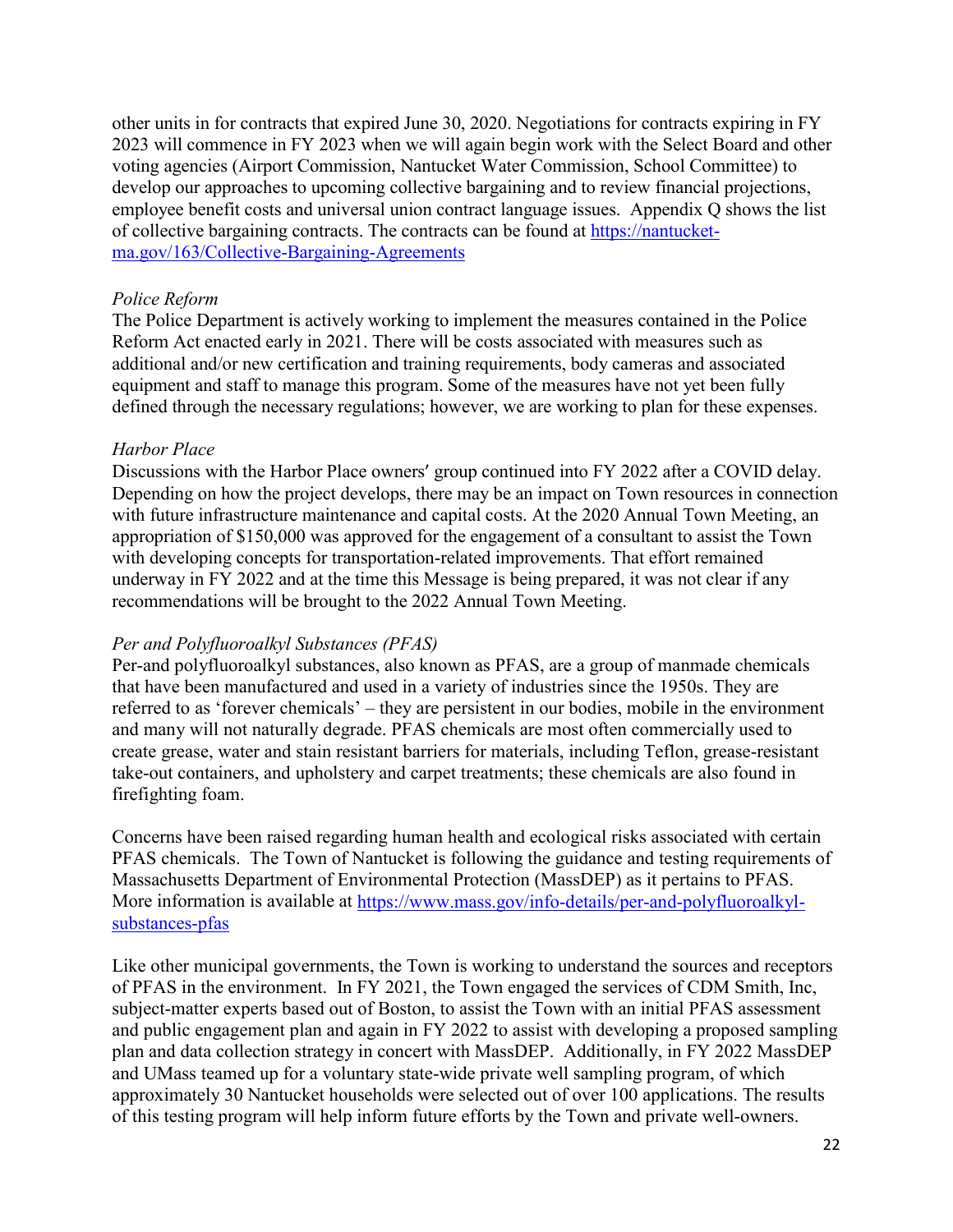With the assistance of consultants and subject-matter experts, this issue is currently being examined across all Town departments, including Public Works, Water Company, Sewer Dept., Airport, Public Health, and Natural Resources. Initial work includes a qualitative, town-wide risk assessment, and recommendations for data collection and/or future action based on the available data. The Town's response to PFAS can be found at [https://nantucket](https://nantucket-ma.gov/1574/PFAS)[ma.gov/1574/PFAS](https://nantucket-ma.gov/1574/PFAS)

This project is expected to span several years and there are likely budgetary impacts in both the General Fund and Enterprise Funds. As more information is collected and assembled, the scope and cost of PFAS containment, source reduction and cleanup will be better understood. It is unclear whether outside funding will be available to help offset what could be a substantial financial impact to cities and towns.

## *Diversity Equity and Inclusion (DEI) Initiatives*

In February 2021, the Town hired its first Director of the Diversity, Equity and Inclusion Office (DEI). In fulfilling the Select Board's pledge and commitment to DEI throughout the town, the DEI office was established as a part of Town Administration and is located in the Town Building, which allows for hands-on collaboration with Human Resources and for professional support for/from town leadership. The DEI Office has already commenced numerous initiatives and participated in many community conversations. Since establishing the Office, the DEI's webpage has been redesigned to include a mission statement (available in English and Spanish), the Select Board has approved a \$94,000 contract to partner with Tangible Development LLC to create a DEI Strategic Plan and Nantucket joined the Massachusetts DEI Coalition. The Office has issued a statement of solidarity in support of the Asian American Pacific Islanders community, presented at ten or more local organizations on the significance of DEI, written articles on Juneteenth and Indigenous Peoples' Day highlighting the Island's connections to both, hosted a book discussion with department heads on *Micromessaging* and launched the "Meet NEET" initiative featured in the monthly Town Manager e-newsletter. It is clear the Select Board, town leadership, and the community are taking steps to ensure that diversity, equity, and inclusion are valued and evidenced throughout town operations. [https://www.nantucket-ma.gov/DocumentCenter/View/36850/Select-Board-Statement-to-the-](https://www.nantucket-ma.gov/DocumentCenter/View/36850/Select-Board-Statement-to-the-Nantucket-Community---June-24-2020-PDF)[Nantucket-Community---June-24-2020-PDF](https://www.nantucket-ma.gov/DocumentCenter/View/36850/Select-Board-Statement-to-the-Nantucket-Community---June-24-2020-PDF)

## *Health and Human Services Funding*

We proposed to allocate \$750,000 to local health and human service agencies in the community for FY 2023. This funding allocation represents a \$100,000 increase in funding over FY 2022 and continues to be among the highest of all towns in Massachusetts and was in response to an increase in funding requests from agencies. The extra funding of \$100,000 in FY 2023 is recommended to come from the Special Purpose Stabilization Fund for Substance Abuse paid to the Town by the Island's marijuana dispensaries and/or marijuana retail establishments. Each year, agencies apply for funding and applications are reviewed by the Human Services Contract Review Committee which makes recommendations regarding appropriations to the Finance Committee and Select Board.

## *New/Expanded Revenue Possibilities*

Other areas to potentially look toward in the future for generating new revenue to cover needs and priorities include (several of these are part of a 2009 Ad Hoc Fiscal Committee Report -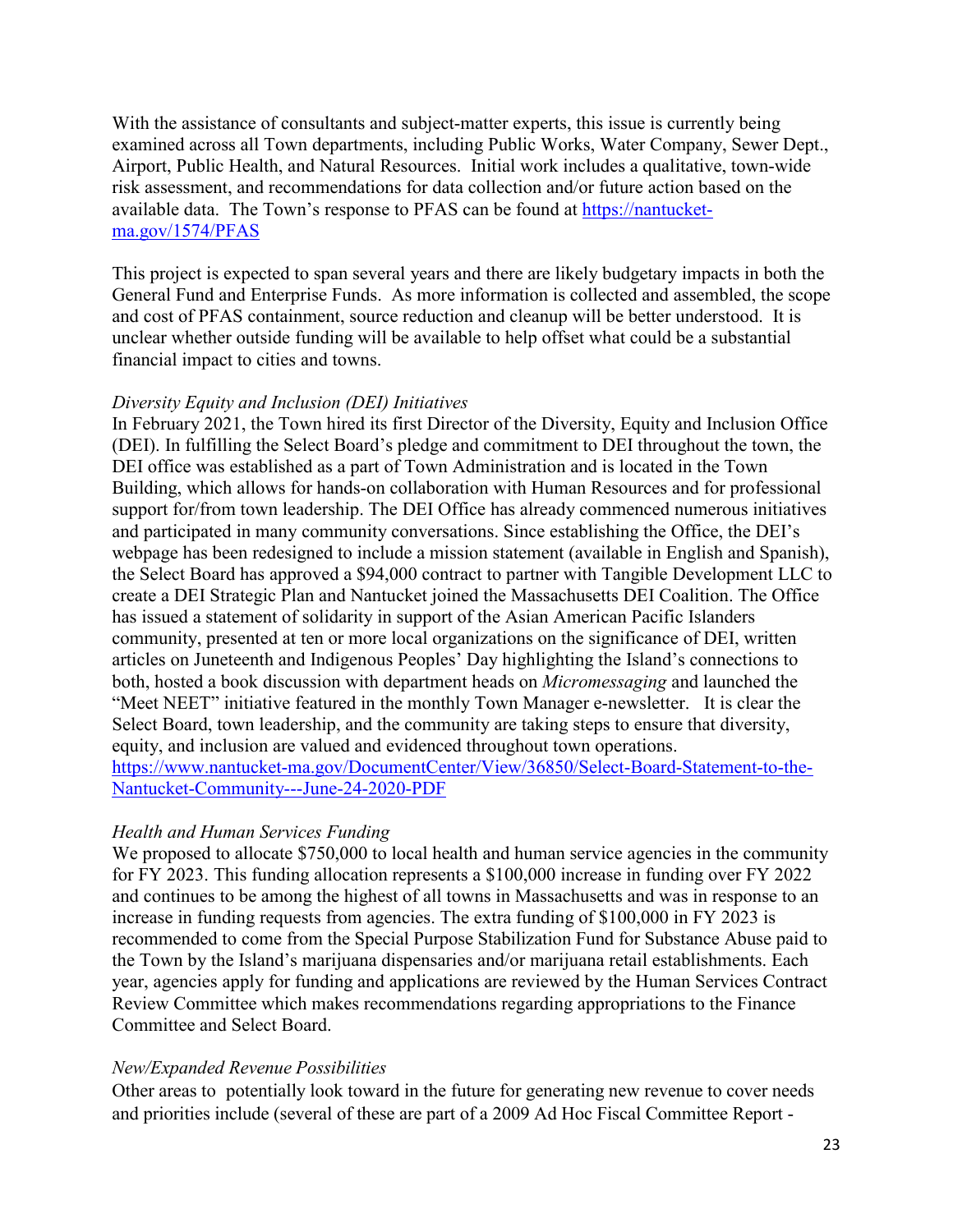https://www.nantucket-ma.gov/170/Ad-Hoc-Fiscal-Committee):

- **PILOT** possibilities (Payment-in-Lieu-of-Taxes for entities that do not pay property tax, such as certain tax-exempt organizations such as hospitals, posts and churches – if all of these were taxed in FY 2022, taxes due would have exceeded \$ 16,650,000;
- $\blacksquare$  parking fees (increase parking fines; implement paid parking downtown use funds for transportation-related improvements)
- $\blacksquare$  taxi transaction fee (requires meters);
- increase Town permit fees other than those already at statutory maximum allowance (over the road permits, road closing, etc.);
- $\blacksquare$  increase to the ferry embarkation fee (requires substantial political work and coordination with the other ports);
- increase of real estate transfer tax for housing initiatives or another dedicated purpose (requires special legislation which was approved at 2016, 2017, 2018, 2019 and 2020 ATMs - efforts continue to further the legislation);
- $\blacksquare$  new local option surcharge on tax bills of up to 3% (similar to how the Community Preservation Act surcharge is applied) called the Municipal Water Infrastructure Investment Fund ("WIIF") – we had begun to examine how this could be used for Nantucket in late 2019; however discussions stalled due to COVID and we are not planning to recommend pursuing this until we are able to devote more resources to determining and evaluating how this could benefit Nantucket, as well as an evaluation of the Cape & Islands Water Protection Fund which derives revenue from the recent expansion of the room occupancy tax to short-term rentals.

Some of the above noted items are being developed and others are noted only for informational purposes. In addition to potential ways to generate additional revenue, we are continuously reviewing actions that would allow us to address a slow-down in economic activity. These include:

- $\blacksquare$  review all municipal services for reduction or elimination in other words, an "Austerity" Budget"
- enduction-in-force of personnel
- enforce a hiring "freeze" or "chill"
- $\blacksquare$  eliminate unexpended expense increases, including vacant positions
- $\blacksquare$  reduce the NRTA year-round service (would have a delayed impact because of how/when NRTA is funded through the state)
- defer capital projects.